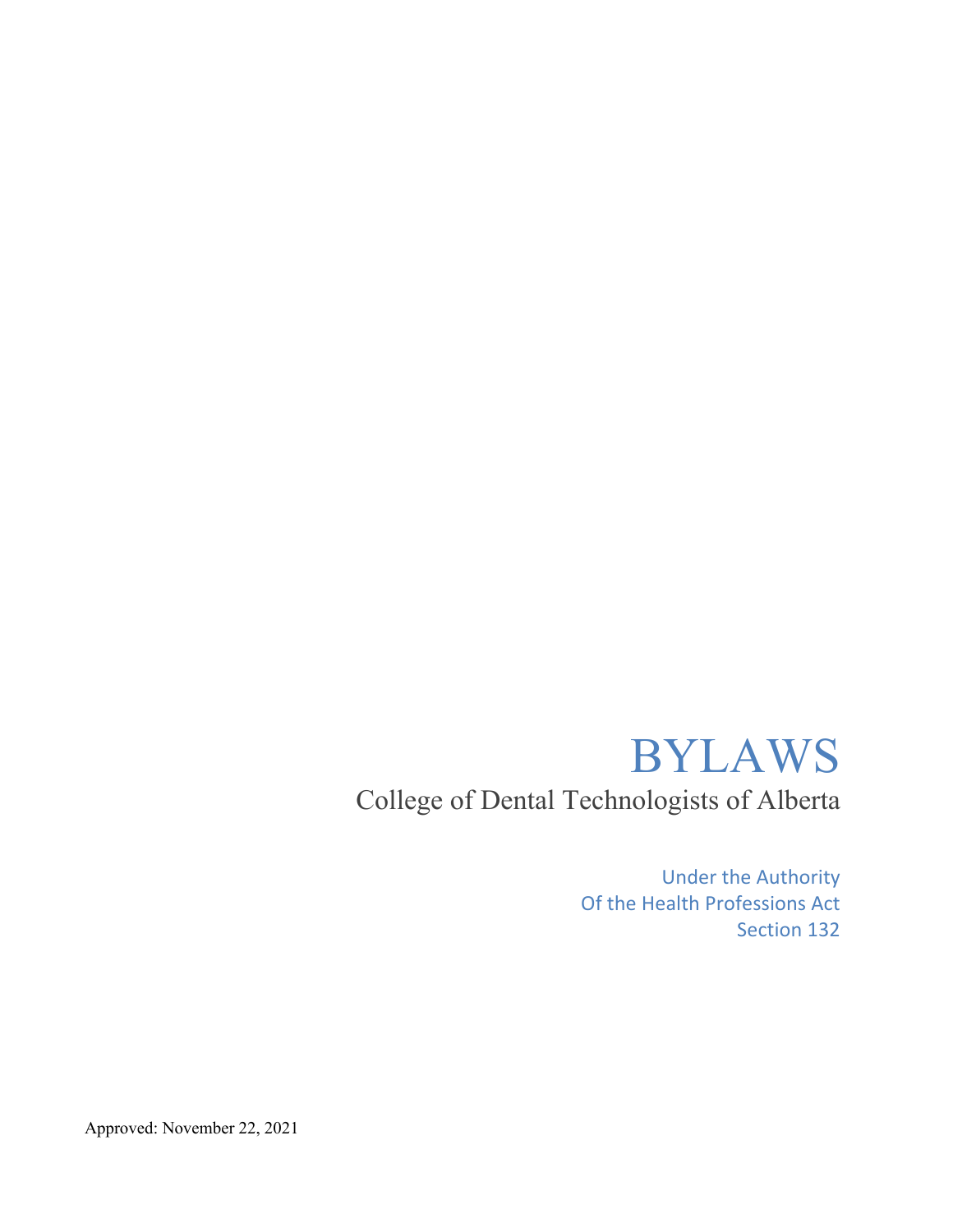#### **ARTICLE 1 – PREAMBLE 4**

#### **ARTICLE 2 – DEFINING AND INTERPRETING THE BY-LAWS 4**

- *2.1 Definitions 4*
- *2.2 Interpretation 6*

### **ARTICLE 3 – OBJECTIVES OF THE COLLEGE 6**

#### **ARTICLE 4 – MEMBERSHIP 7**

- *4.1 Categories of Membership 7*
- *4.2 Good Standing 7*
- *4.3 Regulated Members 7*
- *4.3.1 Provisional Registered Member 7*
- *4.3.2 Rights and Privileges of Regulated Members 8*
- *4.4 Non-Regulated Members 8*
	- (a) Practicum Student 8
	- (b) Educational Student 8
	- (c) Dental Laboratory Technician Assistant 8
- *4.5 Title, Abbreviations, or Initials 9*
- *4.6 Application for Membership 9*
- *4.7 Application for Practice Permit 10*
- *4.8 Practice Permit Renewal 10*
- *4.9 Reinstatement of Regulated Members 10*
	- 4.9.1 Reinstatement Application 10
	- 4.9.2 Reinstatement Decision 11
	- 4.9.3 Approval, Refusal or Deferral 11
	- 4.9.4 Review of Application 11
	- 4.9.5 Review of Reinstatement Decision 12
- *4.10 Membership Year 12*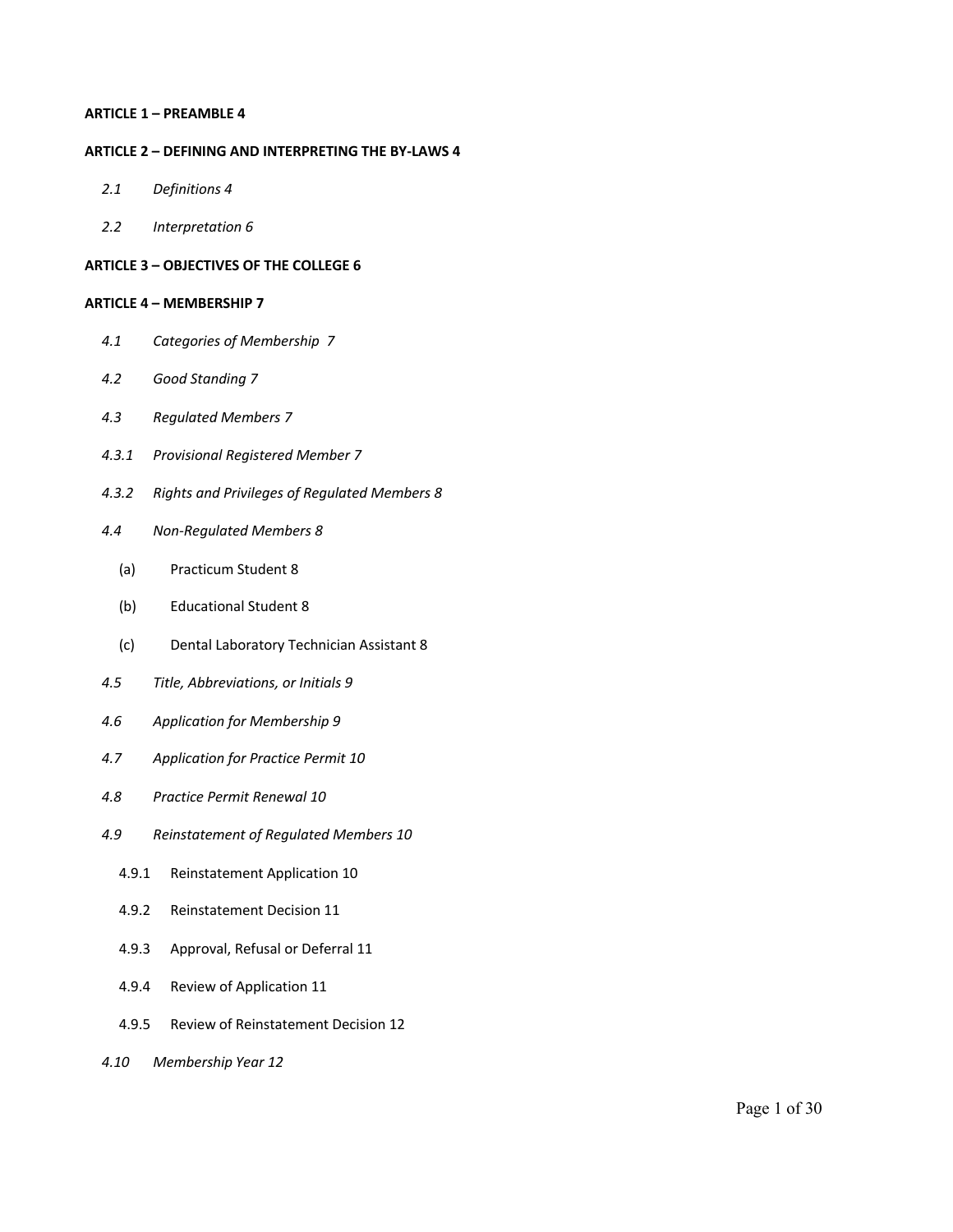- 4.10.1 Expiry Date 12
- 4.10.2 Term of Practice Permit 12
- *4.11 Fees and Assessments 12*
- *4.12 Continuance of Membership 13*
- *4.13 Obligations of Regulated Members 13*
	- 4.13.1 Obligations of Non-Regulated Members 13
	- 4.13.2 Payment of Fees, Penalties, Costs, Levies or other Assessments 14
- *4.14 Cessation of Membership 14*
- *4.15 Resignation of Membership 14*
- *4.16 Cancellation of Registration 15*

#### **ARTICLE 5 – GOVERNANCE 16**

- 5.1.1 Composition of Council 16
- 5.1.2 Duties and Powers 16
- 5.1.3 Delegation 17
- *5.2 Council Meetings 18*
- *5.3 Decisions of Council 19*
- *5.4 Officers of Council 19*
- *5.5 Term of Office 20*
- *5.6 Conduct of Councilors 20*
- *5.7 Remuneration 20*
- *5.8 Vacancies on Council 20*
- *5.9 Removal From Council 21*
- *5.10 Election to Council 21*
- *5.11 Appointment of Nomination and Election Committee 22*
- *5.12 Entitlement to Vote 22*
- *5.13 Voting 22*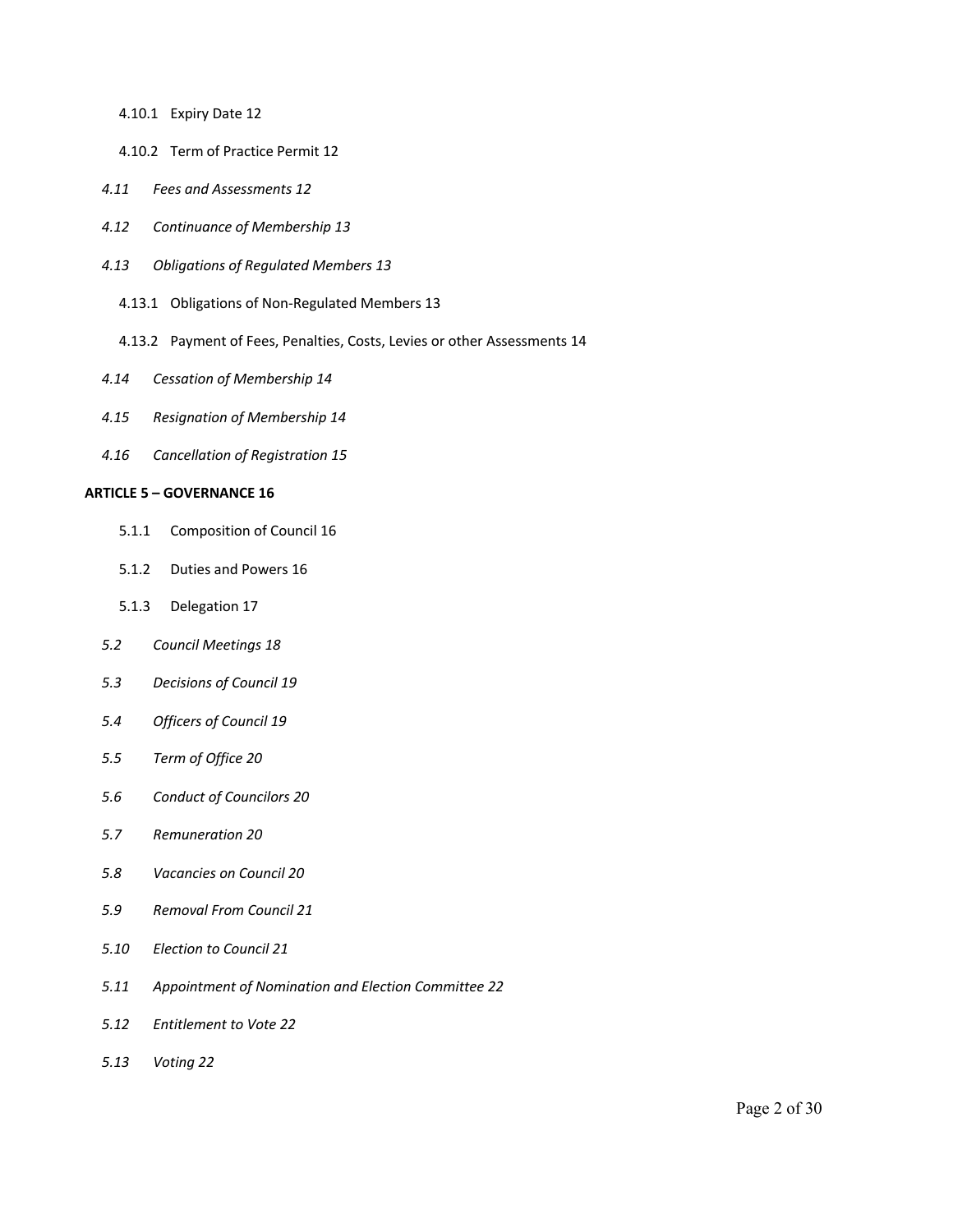#### **ARTICLE 6 – MEETINGS OF THE COLLEGE 24**

- *6.1 Meetings of the College 24*
- *6.2 Participation at Meetings of the College 24*

#### **ARTICLE 7 – FINANCE AND OTHER MANAGEMENT MATTERS 25**

- *7.1 Registered Office 25*
- *7.2 Finance and Auditing 25*
- *7.3 Seal of the College 25*
- *7.4 Cheques and Contracts of the College 25*
- *7.5 Preparation, maintenance and inspection of the books and records of the College 25*
- *7.6 Protection and Indemnity 26*

#### **ARTICLE 8 – INVESTMENTS, DISTRIBUTING ASSETS AND DISSOLVING THE COLLEGE 27**

#### **ARTICLE 9 – AMENDING THE BY-LAWS, CODE OF ETHICS AND STANDARDSOF PRACTICE 28**

### **ARTICLE 10– PUBLICATION PURSUANT to PART 2 or PART 4 of the ACT 29**

#### **ARTICLE 11 – MISCELLANEOUS 30**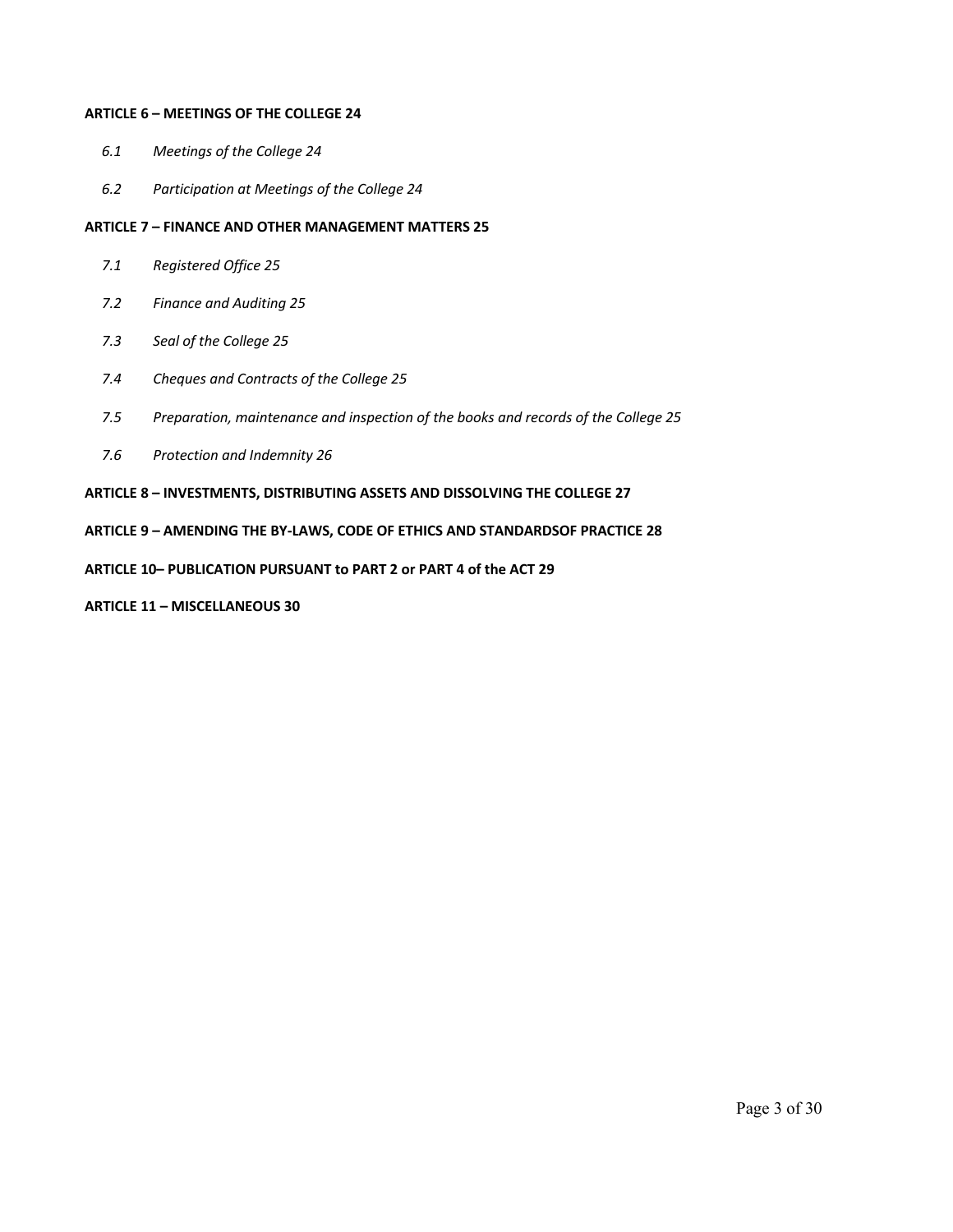# **ARTICLE 1 – PREAMBLE**

**1.1 WHEREAS** the College of Dental Technologists of Alberta is duly incorporated under the Health Professions Act of the Province of Alberta;

**AND WHEREAS** power is given to the Council of the College of Dental Technologists of Alberta by the Health Professions Act to make By-Laws as may be necessary;

**NOW THEREFORE** the Council of the College of Dental Technologists of Alberta enacts as follows these Bylaws:

# **ARTICLE 2 – DEFINING AND INTERPRETING THE BY-LAWS**

# **2.1 Definitions**

- **(a) "Act"** means the Health Professions Act of the Province of Alberta;
- **(b) "Bylaws"** means these Bylaws;
- **(c) "Chair"** means the President of Council as appointed by Council referenced in Section 4(3) of the Act.
- **(d) "College"** means the College of Dental Technologists of Alberta;
- **(e) "Council"** means the Council of the College as described in Section 5 of the Act;
- **(f)** "**Councilor"** means any person elected or appointed to the Council;
- **(g) "Executive Director"** means the title and position of Executive Director for the College;
- **(h) "Employer"** means:
	- (a) a person who is self-employed; or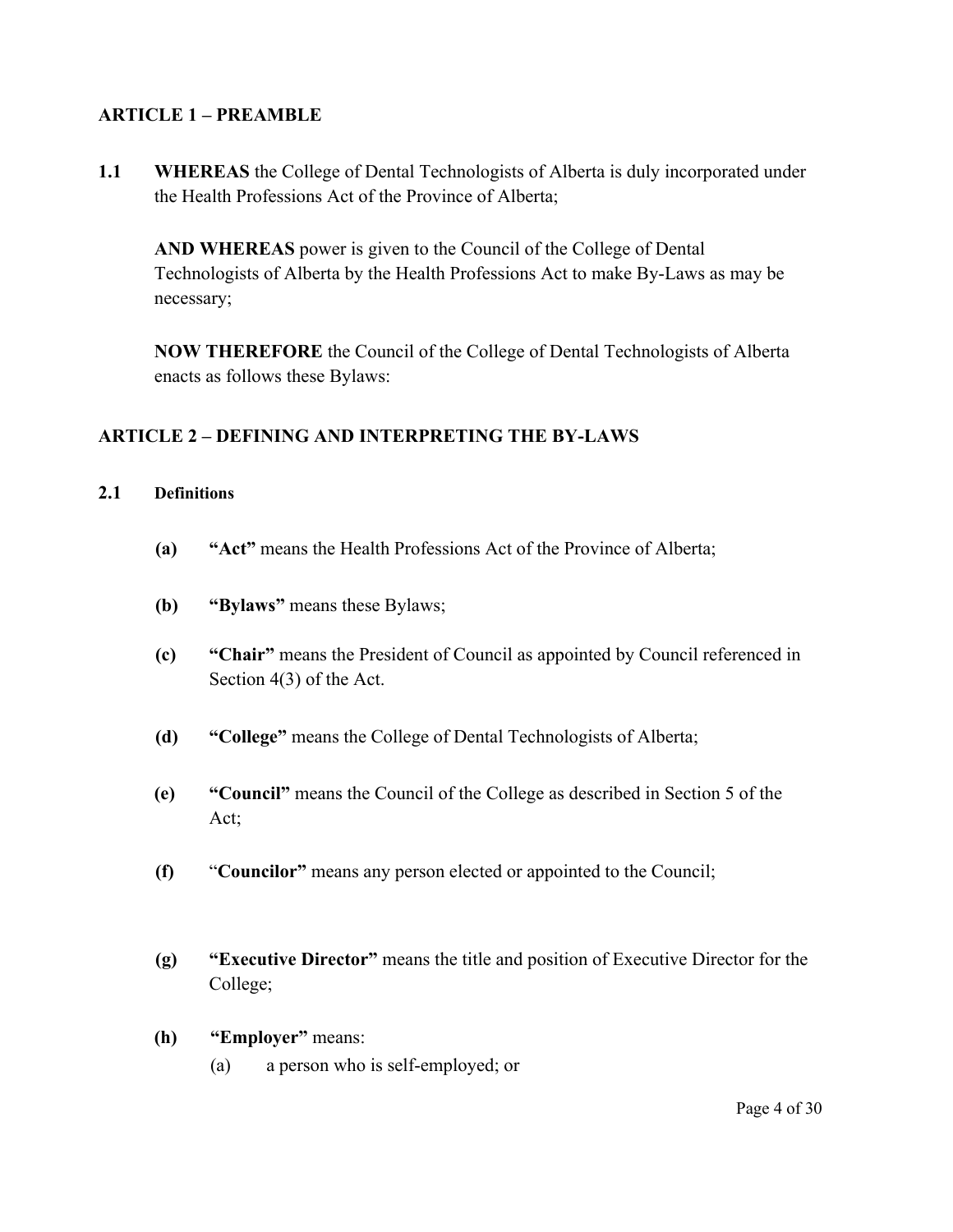- (b) who owns, co-owns, or is a shareholder of a facility that is engaged in the direct manufacture and fabrication of dental prosthetics;
- **(i) "Member"** means a person who is a Regulated Member or a Non-Regulated Member of the College;
- **(j) "Minister"** means the Minister defined in Section 1(1)(v) of the Act;
- **(k)** "**Non-Employer"** means a person who does not meet the definition of "employer" in Article 2.1(i);
- **(l) "Non-Regulated Member"** means a Member in a voluntary category of membership under section 33 of the Act;
- **(m) "Practice Permit"** means a Practice Permit issued to a Regulated Member in accordance with Section 19 of the Dental Technologists Profession Regulation;
- **(n) "Public Member"** means a person appointed as a Public Member under the Act;
- **(o) "Register"** means a register established in accordance with the Health Professions Act, the Dental Technologist Profession Regulation, or the College's Bylaws;
- **(p) "Registrar"** means the title and position of Registrar for the College as appointed by the Council pursuant to Section 8 of the Act;
- **(q) 'Registration, Education and Competence Committee"** means the Registration Committee established by Council in accordance with section 9 of the Act;
- **(r)** "**Registered Office"** means the Registered Office for the College as described in Article 8.1;
- **(s) "Regulated Member***"* means a person who is a registered member under section 33 of the Act;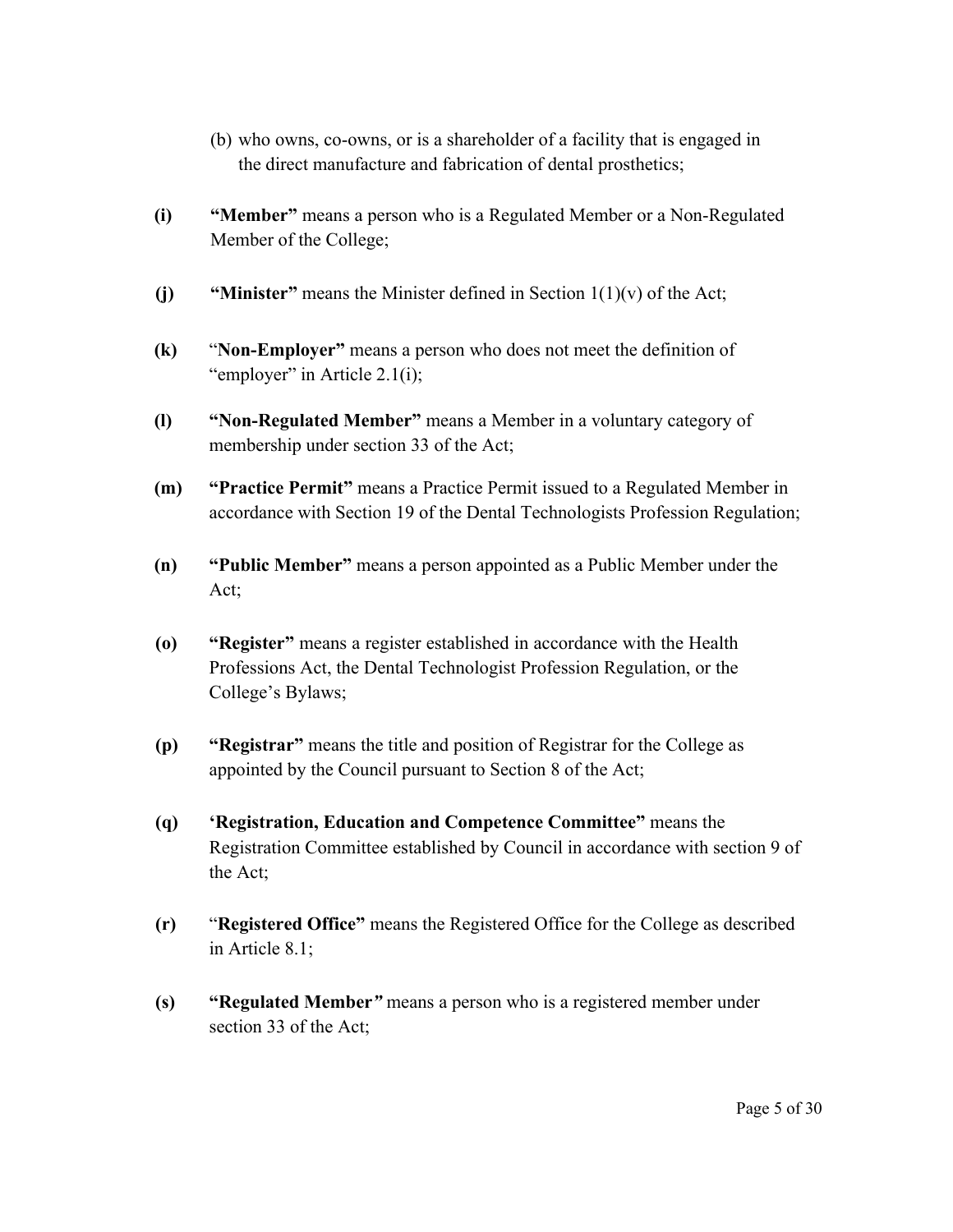- (t) "**Regulation**" means the Dental Technologists Profession Regulation, AR243/2004;
- (u) **"Special Meeting"** means any meeting of the College called pursuant to Article 7;

# **2.2 Interpretation**

The following rules of interpretation must be applied in interpreting these Bylaws:

# **2.2.1 Severable**

The provisions of these Bylaws are independent and severable and the invalidity of any part of the Bylaws does not affect the validity of the remainder of the Bylaws, which shall continue in full force and effect.

# **2.2.2 Number and Gender**

All words referencing the singular in these Bylaws shall also include the plural where the context requires and vice versa. All words referencing the feminine gender in these Bylaws shall also include the masculine gender where the context requires and vice versa.

# **2.2.3 Headings**

The headings in the Bylaws are for ease of reference only and shall not affect in any way the meaning or interpretation of the Bylaws.

# **2.2.4 Bylaws Subject to Act and Regulation**

All provisions of these Bylaws are subject to the provisions of the Act and Regulation whether or not he provisions of the Bylaws is expressly stated to be so subject.

# **ARTICLE 3 – OBJECTIVES OF THE COLLEGE**

**3.1** The objectives of the College are to regulate the profession of Dental Technologists and Dental Technicians in Alberta pursuant to the Act and the Regulation and to administer and manage the affairs of the College consistent with the Bylaws, Standards of Practice, Code of Ethics, Council policies, directives and guidelines, as amended from time to time.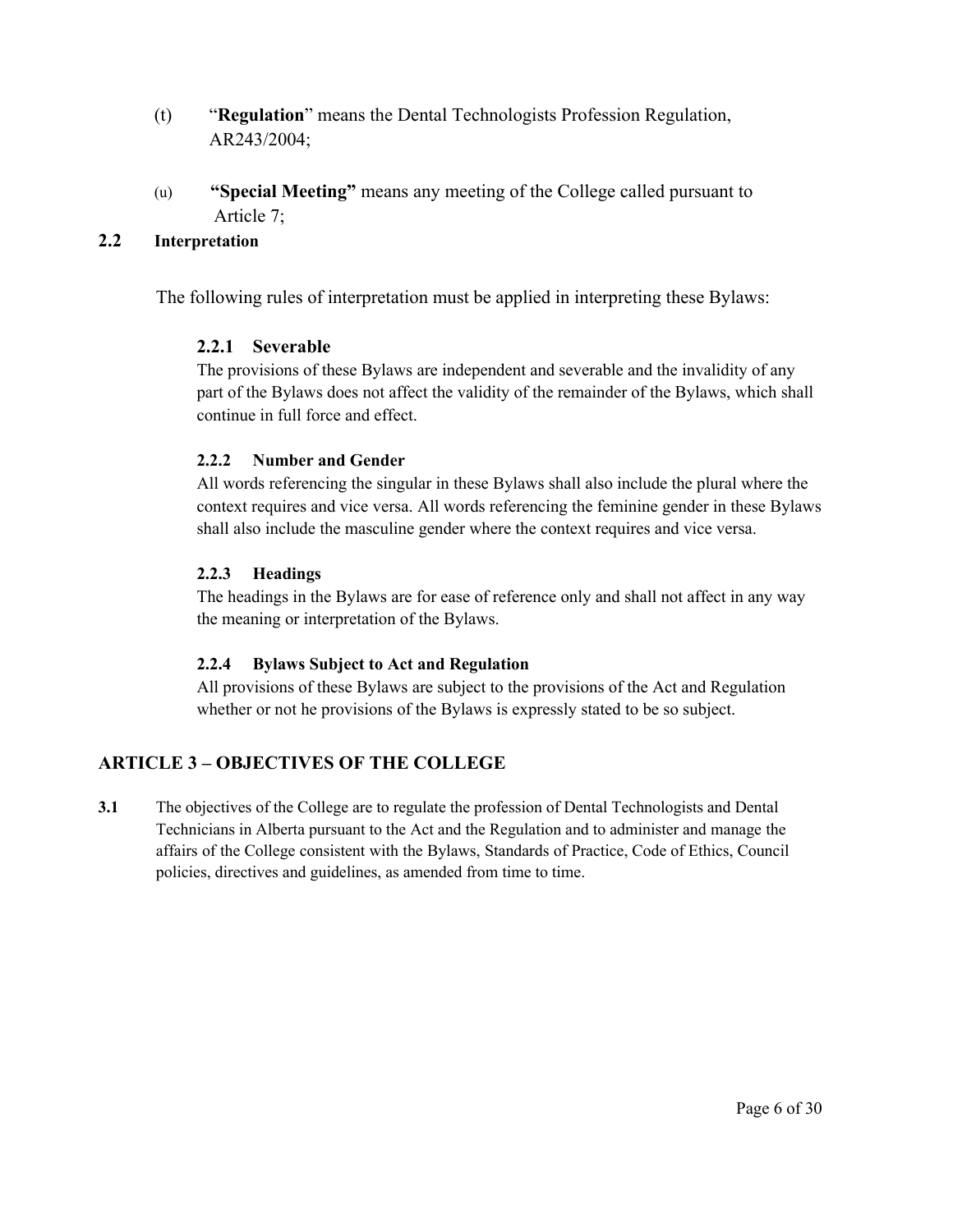# **ARTICLE 4 – MEMBERSHIP**

**4.1 Categories of Membership –** Membership shall be composed of Regulated Members and Non-Regulated Members.

## **4.2 Good Standing**

A Member of the College shall be deemed to be in good standing only if:

- (a) all Practice Permit and membership fees payable by the Member have been received in full by the College; and
- (b) no fines, fees, costs, dues or levies are owing to the College; and
- (c) the Member is not under suspension or cancellation pursuant to the Act, the Regulation or the Bylaws; and
- (d) the Regulated Member is not in breach of any discipline orders issued pursuant to Part 4 of the Act; and
- (e) the Member has met all continuing competence requirements under the Regulation.

## **4.3 Regulated Members**

- (a) A Regulated Member shall be an individual who:
	- i. meets the registration requirements set out in the Act and Regulation and has completed any and all additional requirements set out by Council; and
	- ii. has paid the applicable registration fees.
- (b) The categories of Regulated Members are:
	- i. Dental Technologist;
	- ii. Dental Technician;
	- iii. Provisional Dental Technologist;
	- iv. Provisional Dental Technician;
	- v. Courtesy Dental Technologist; and
	- vi. Courtesy Dental Technician

### **4.3.1 Provisional Registered Member**

Every individual on the provisional register is a regulated member of the College and is subject to all rights, duties and responsibilities related to registration under the Act, Regulations, Bylaws, Standards of Practice, Code of Ethics and applicable College policies.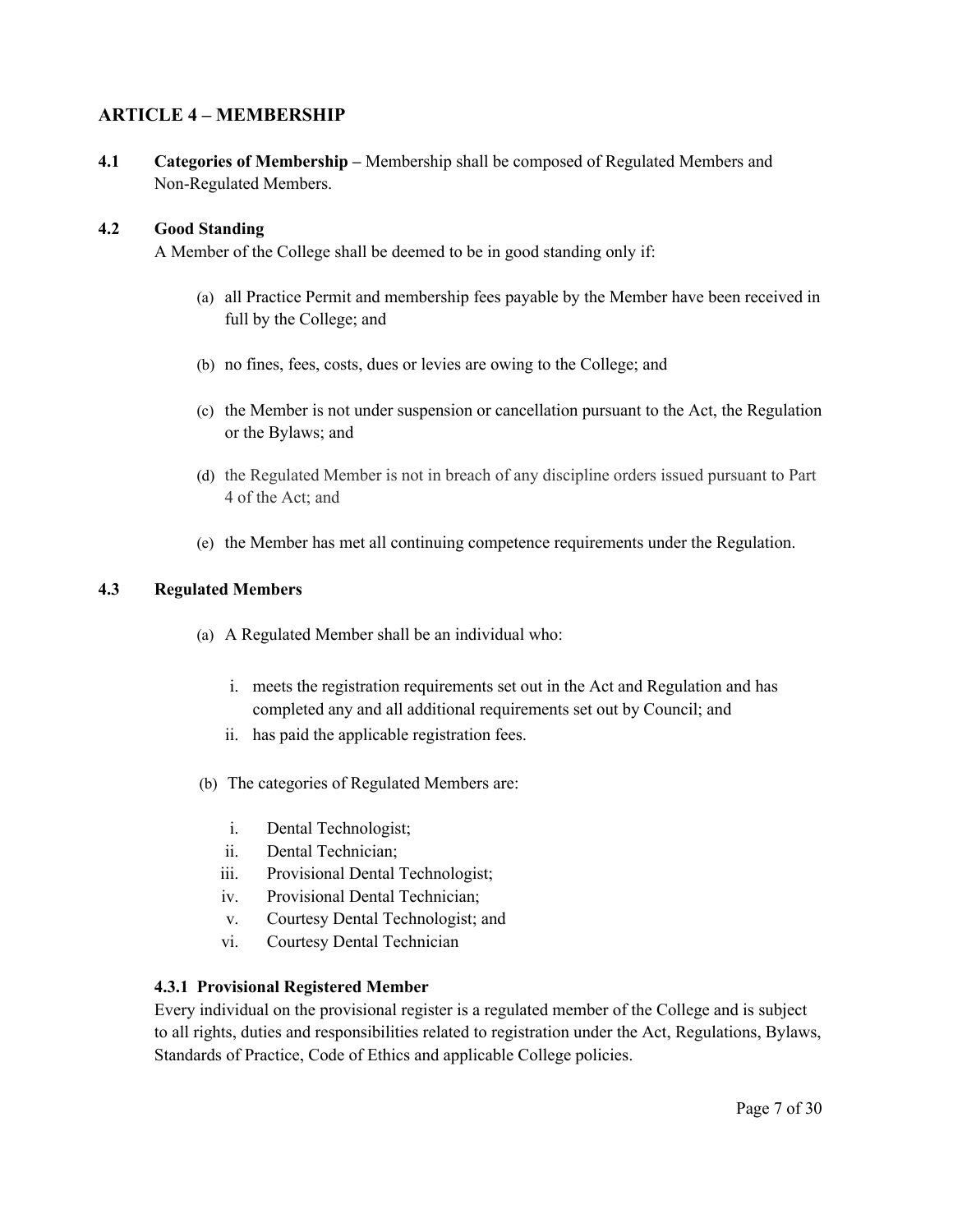# **4.3.2 Rights and Privileges of Regulated Members**

Regulated Members in good standing shall be entitled to all privileges and services of the College, including the right to:

- (a) titles, abbreviations and initials;
- (b) vote at meetings of the College
- (c) hold office; and
- (d) professional liability insurance provided by the College.

## **4.4 Non-Regulated Members**

- 4.4.1 A Non-Regulated Member shall be an individual who:
	- i. meets the requirements set out in these Bylaws; and
	- ii. has paid all applicable fees.
- 4.4.2 The categories of non-regulated members include:
	- (a) Practicum Student

Practicum student membership may be granted to an individual who meets the requirements for practicum student membership as determined by Council and:

- i. is not eligible to hold a Practice Permit;
- ii. has paid all applicable fees as determined by Council; and
- iii. meets any and all other application requirements as determined by Council.
- (b) Educational Student

Educational student membership may be granted to an individual who:

- i. is a student of dental technology program in the Province of Alberta, which is approved by Council;
- ii. is not eligible to hold a Practice Permit;
- iii. has paid all applicable fees as determined by Council; and
- iv. meets any and all other application requirements as determined by Council.
- (c) Dental Laboratory Technician Assistant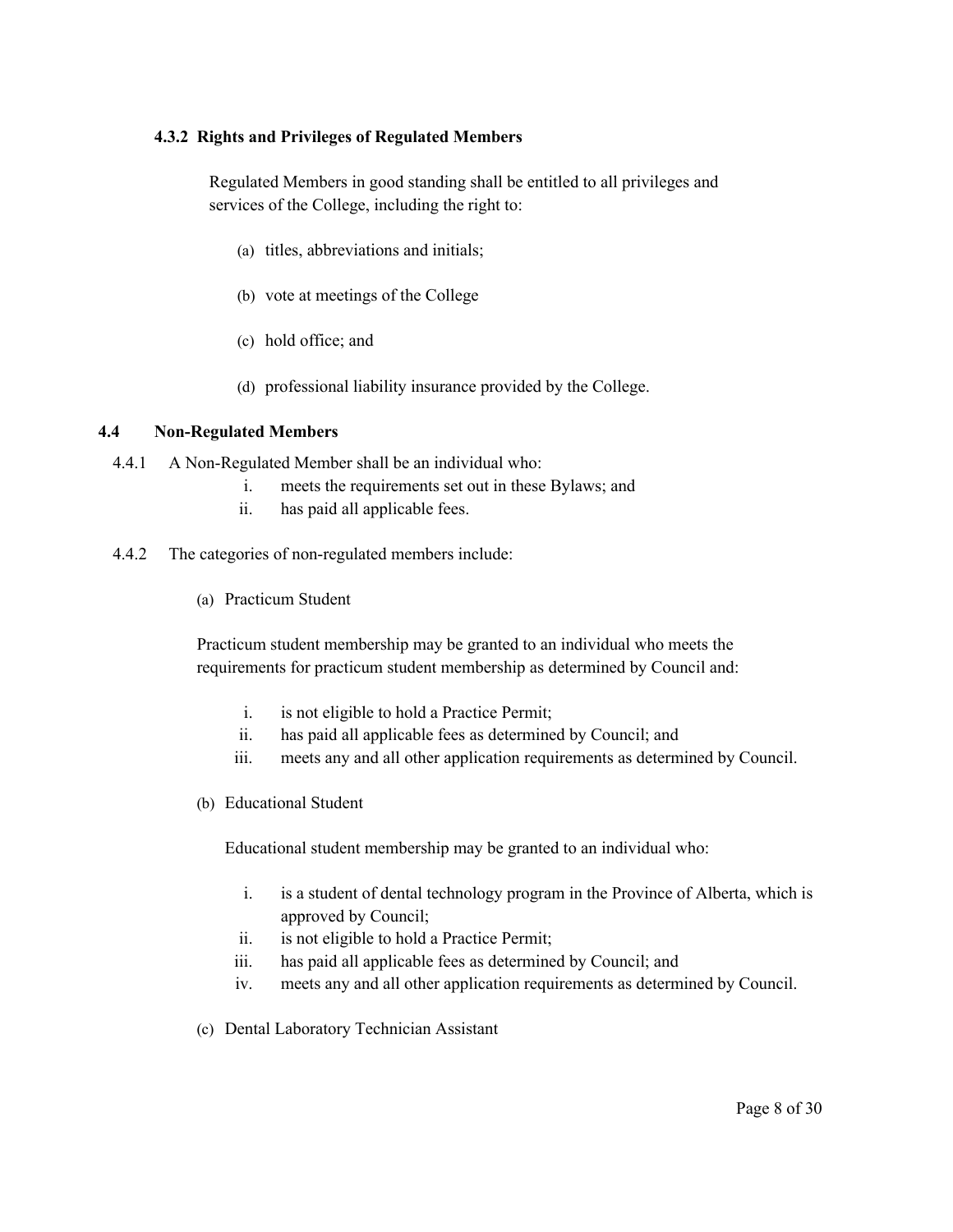Dental laboratory technician assistant membership may be granted to an individual who meets the requirements for dental laboratory assistant membership as determined by Council and:

- i. is not eligible to hold a Practice Permit;
- ii. has paid all applicable fees as determined by Council; and
- iii. meets any and all other application requirements as determined by Council.
- (d) other categories as Council may deem appropriate.
- 4.4.3 Non-Regulated Members are not entitled to:
	- (a) not authorized to practice use titles, abbreviations or words protected under the Regulation.
	- (b) stand for election or vote at any meetings of the CDTA.
	- (c) professional liability insurance provided by the College.

## **4.5 Title, Abbreviations, or Initials**

- 4.5.1 Only those Regulated Members who:
	- (a) maintain current registration with the College; and
	- (b) meet the requirements of registration established by the Council shall be entitled to use the following titles, abbreviations or initials:
		- i. Registered Dental Technologist "RDT"
		- ii. Registered Dental Technician "DT"
- 4.5.2 Council may establish non-regulated member titles, abbreviations or initials, as deemed appropriate.
- 4.5.3 Upon ceasing for any reason to be a Member of the College, the right to use the designator titles, abbreviations, or initials as indicated in 4.4.1 and 4.4.2 shall cease.

# **4.6 Application for Registration**

- 4.6.1 An individual may become a Member by meeting the applicable requirements asset out in the Act, the Regulation, Bylaws and College policies, and by submitting the required forms, documentation and applicable fees.
- 4.6.2 The Registrar shall consider applications for registration as a Regulated Member which are complete and include such fees as are determined by Council.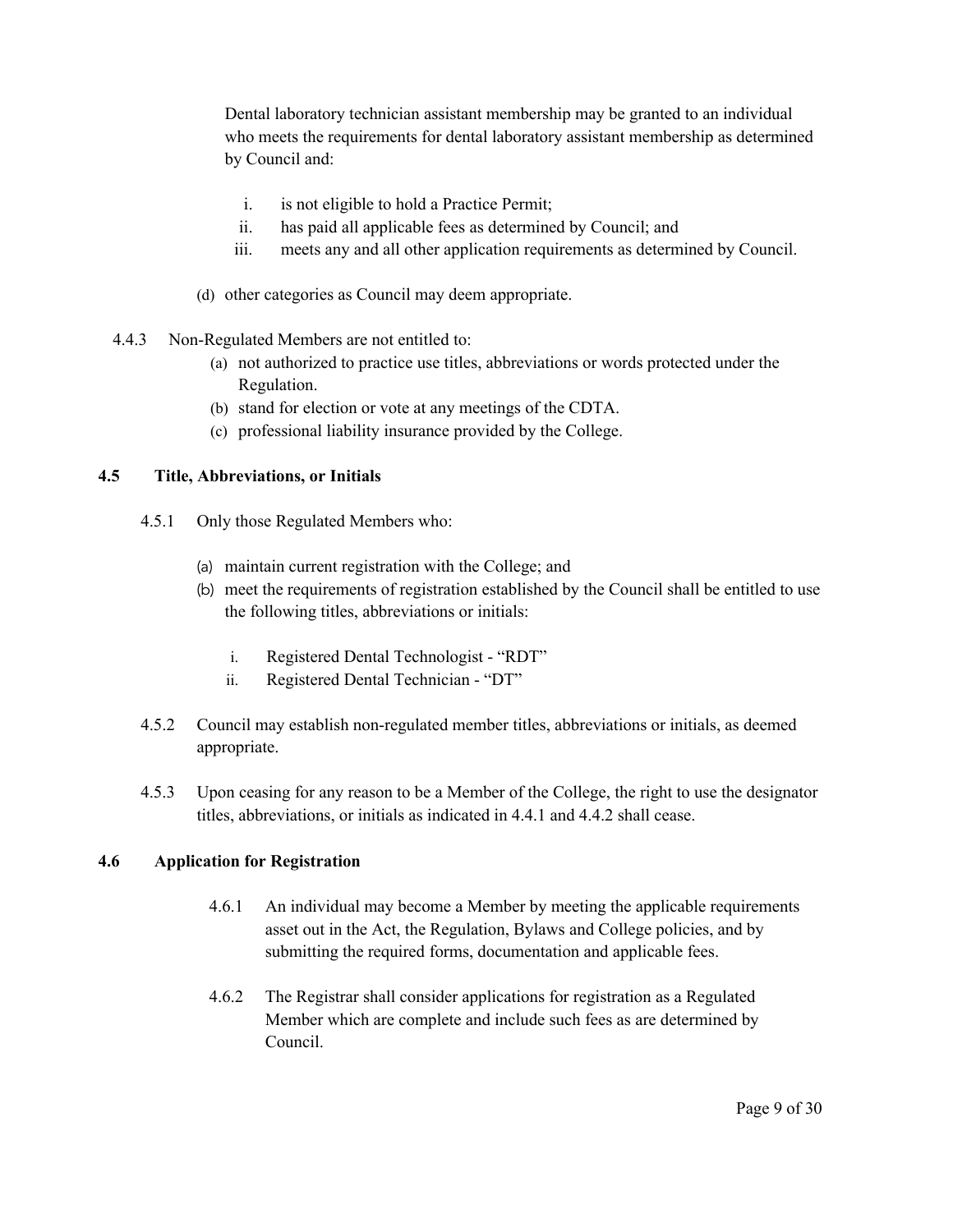4.6.3 The Registrar may, defer any application for registration to the Registration, Education and Competency Committee for its determination.

# **4.7 Application for Practice Permit**

- 4.7.1 The Registrar shall consider all completed applications for a Practice Permit or for renewal of Practice Permits which are complete and include such fees as are determined by Council. Individuals applying for a Practice Permit must complete an application.
- 4.7.2 A Practice Permit shall be effective on January 01 and shall expire on December 31 each year unless otherwise indicated on the Practice Permit.
- 4.7.3 The Registrar may defer any application for a Practice Permit to the Registration, Education and Competency Committee for its determination.

# **4.8 Practice Permit Renewal**

4.8.1 A completed application form for a Practice Permit renewal as prescribed by Council, along with the required Practice Permit Fee(s), must be received by the College prior on or before 23:59 October 31 of each year.

4.8.2 A penalty may be assessed on Practice Permit renewals received after 00:01 November 1.

4.8.3 All Practice Permit fees should be paid electronically.

# **4.9 Reinstatement of Regulated Members**

# **4.9.1 Reinstatement Application**

A Regulated Member whose Practice Permit is cancelled under the Act or theRegulation, except if cancelled under Part 4 of the Act, may apply for reinstatement of the Practice Permit to the Registrar or the Registration, Education and Competence Committee by:

- (a) completing the form(s) required by Council; and
- (b) submitting the form(s) and the reinstatement fee(s), as determined by Council; and
- (c) submitting any outstanding fee(s) or costs owed to the College; and
- (d) submitting appropriate verification of competence requirements; and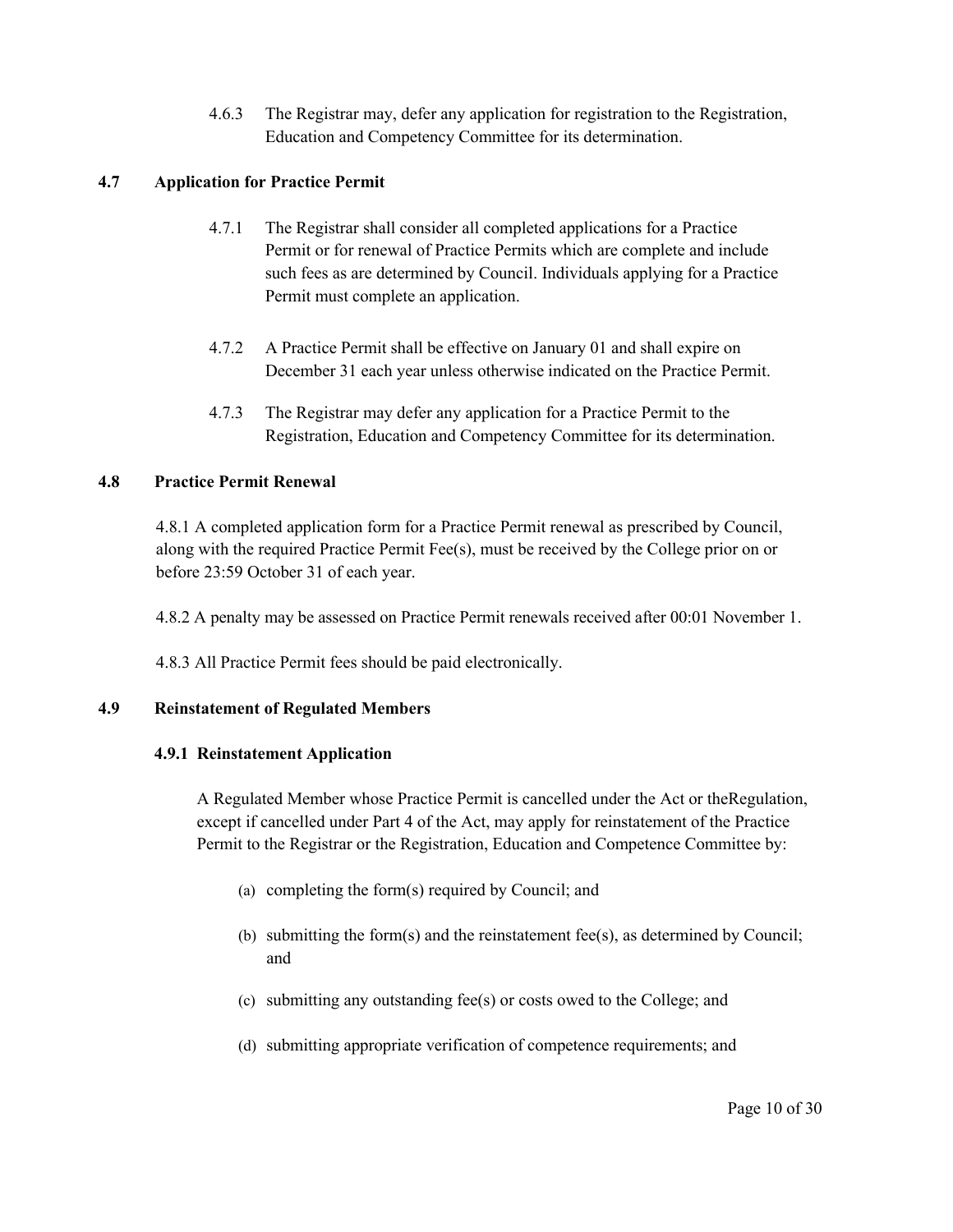(e) submitting information or any other requirements determined by the Registrar or the Registration, Education and Competence Committee.

## **4.9.2 Reinstatement Decision**

As soon as reasonably possible, the Registrar or the Registration, Education and Competence Committee shall consider a completed application for reinstatement and must:

- (a) approve the application with or without conditions;
- (b) defer approval of the application until the applicant has successfully completed any requirements prescribed by the Registrar or the Registration, Education and Competence Committee; or
- (c) refuse the application.

# **4.9.3 Approval, Refusal or Deferral**

If the Registration, Education and Competence Committee approves subject to conditions, refuses, or defers an application for reinstatement of a Regulated Member's Registration, Practice Permit, the Registration, Education and Competence Committee must provide written reasons for its decision to the Registrar, who in turn must advise the applicant of the decision in accordance with College polices.

# **4.9.4 Review of Application**

- (1) An applicant whose application for reinstatement as a Regulated Member pursuant to Article 4.10.1, has been accepted subject to conditions or is deferred or refused by the Registrar or the Registration, Education and Competence Committee, may, within 30 days of the date of being given a copy of the decision, request a review by the Council in accordance with Article 4.10.4(2).
- (2) A request for a review by the Council must:
	- (a) be in writing;
	- (b) set out the reasons why the application for reinstatement should be approved with or without conditions; and
	- (c) be given to the Registrar, who must then provide a copy of the request to the Council.
- (3) On being given a letter of request, the Registrar must notify the applicant within 30 days of the time and place at which the Council will conduct the review.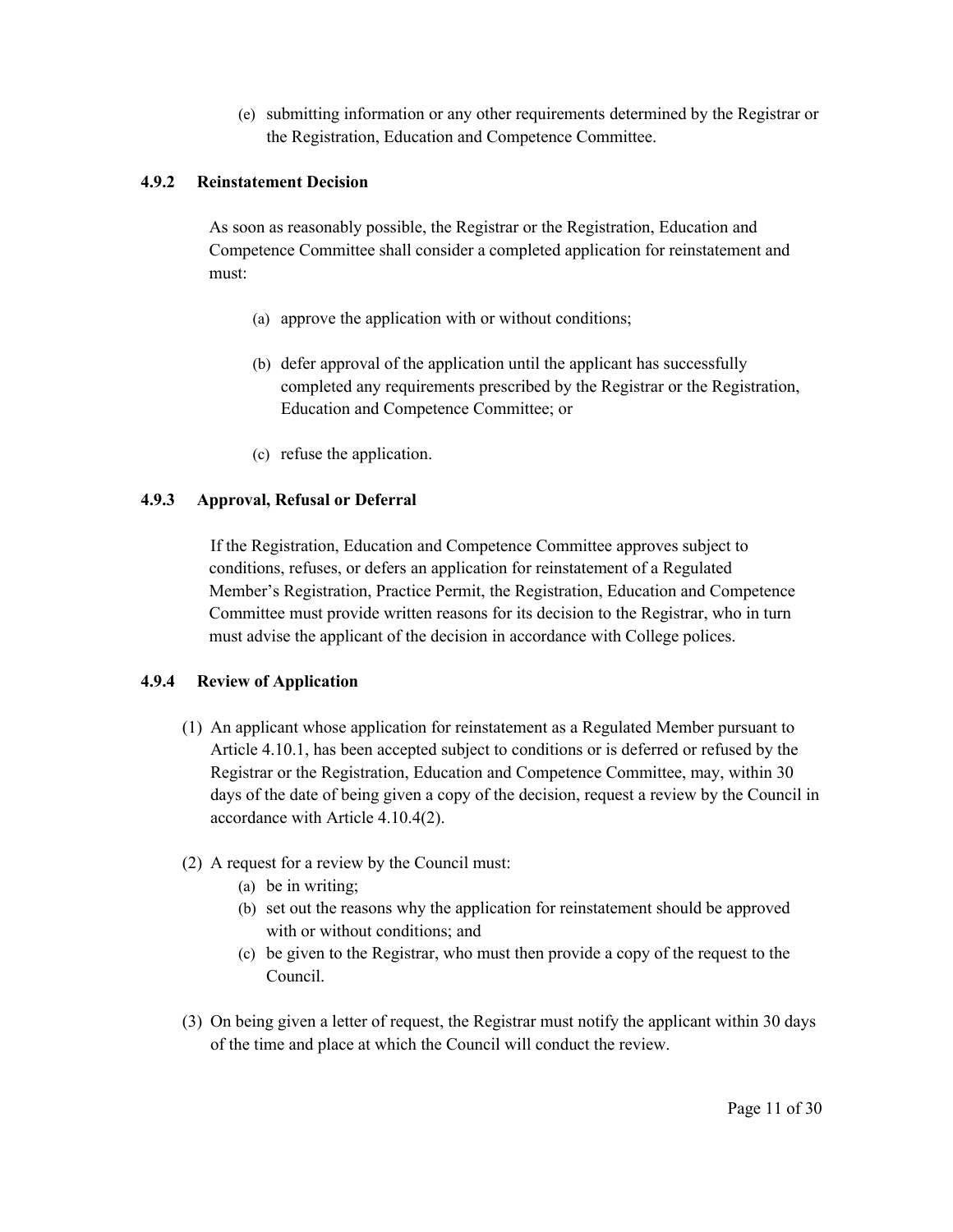- (4) A review must be commenced no later than 60 days after the Registrar is given the letter of request unless the parties agree to the contrary.
- (5) The College may charge a fee for the review, pursuant to Article 4.12 of these Bylaws.

# **4.9.5 Review of Reinstatement Decision**

- (1) An applicant and the Registrar and/or the Registration, Education and Competence Committee, may appear with or without Counsel and make representations to the Council at a review.
- (2) On reviewing a decision pursuant to a request for a review under Article 4.10.4, the Council may:
	- (a) confirm, reverse or vary the decision of the Registrar or the Registration, Education and Competence Committee and make any decision that the Registrar or the Registration, Education and Competence, Committee could have made;
	- (b) refer the matter back to the Registrar or the Registration, Education and Competence Committee and direct the Registrar or the Registration, Education and Competence Committee to make a further assessment of the application and make a decision under Article 4.8.2 on the application; and
	- (c) make any further requirements the Council considers necessary, for the purpose of carrying out its decision.
- (3) The Council must on making a decision, give the applicant and the Registrar a copy of its decision with reasons for the decision.

# **4.10 Membership Year**

## **4.10.1 Expiry Date**

An annual permit for a Regulated Member and a Non-Regulated Member expires on December 31 of each year unless otherwise indicated on the Practice Permit.

# **4.10.2 Term of Practice Permit**

A Practice Permit or other designation shall be effective on January 01 and shall expire on December 31 of each year unless otherwise indicated on the Practice Permit or other designation.

# **4.11 Fees and Assessments**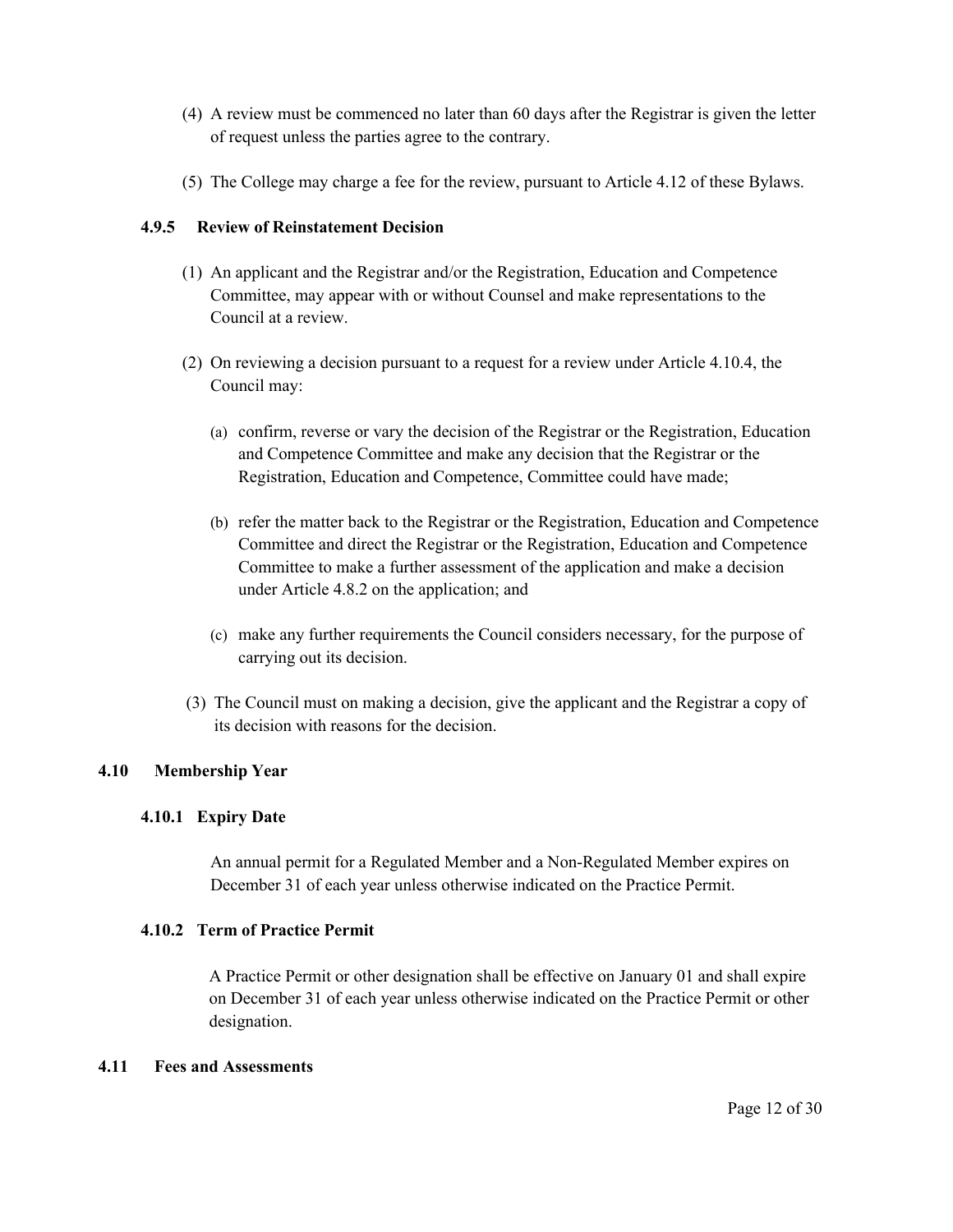- 4.11.1 The fees, dues, charges and levies of the College shall be determined by resolution of Council.
- 4.11.2 All fees, dues, charges and levies of the College shall be posted on the College website as soon as they are determined and available.

## **4.12 Continuance of Membership**

Registration as a Member of the College continues in effect if the individual provides to the Registrar in a timely manner:

- (a) any changes to the information required to be provided to the Registrar under the Act, Regulation, or Bylaws;
- (b) reports on the progress of any continuing competence activities or any required educational training; and
- (c) on request of the Registrar, provides evidence satisfactory to the Registrar of continued compliance with conditions imposed on an individuals' Practice Permit.

## **4.13 Obligations of Regulated Members**

- (a) Every Regulated Member of the College shall abide by the Act, Regulation, By-Laws, Standards of Practice, Code of Ethics and Council policies, directives or guidelines communicated to the Members by Council;
- (b) Every Regulated Member must provide the following information, under S.25(1) of the Regulation, on the initial application for registration, when there are changes to the information and on request of the Registrar:
	- i. employment status, including employer name, address and phone number;
	- ii. position, title and area of practice;
	- iii. membership in any affiliated professional organizations;
	- iv. the regulated member's date of birth, mailing address and home and work phone numbers;
	- v. gender;
	- vi. year of registration and registration number;
	- vii. educational qualifications;
	- viii. school and year of graduation;
	- ix. date of retirement;
	- x. emergency contact person.

### **4.13.1 Obligations of Non-Regulated Members**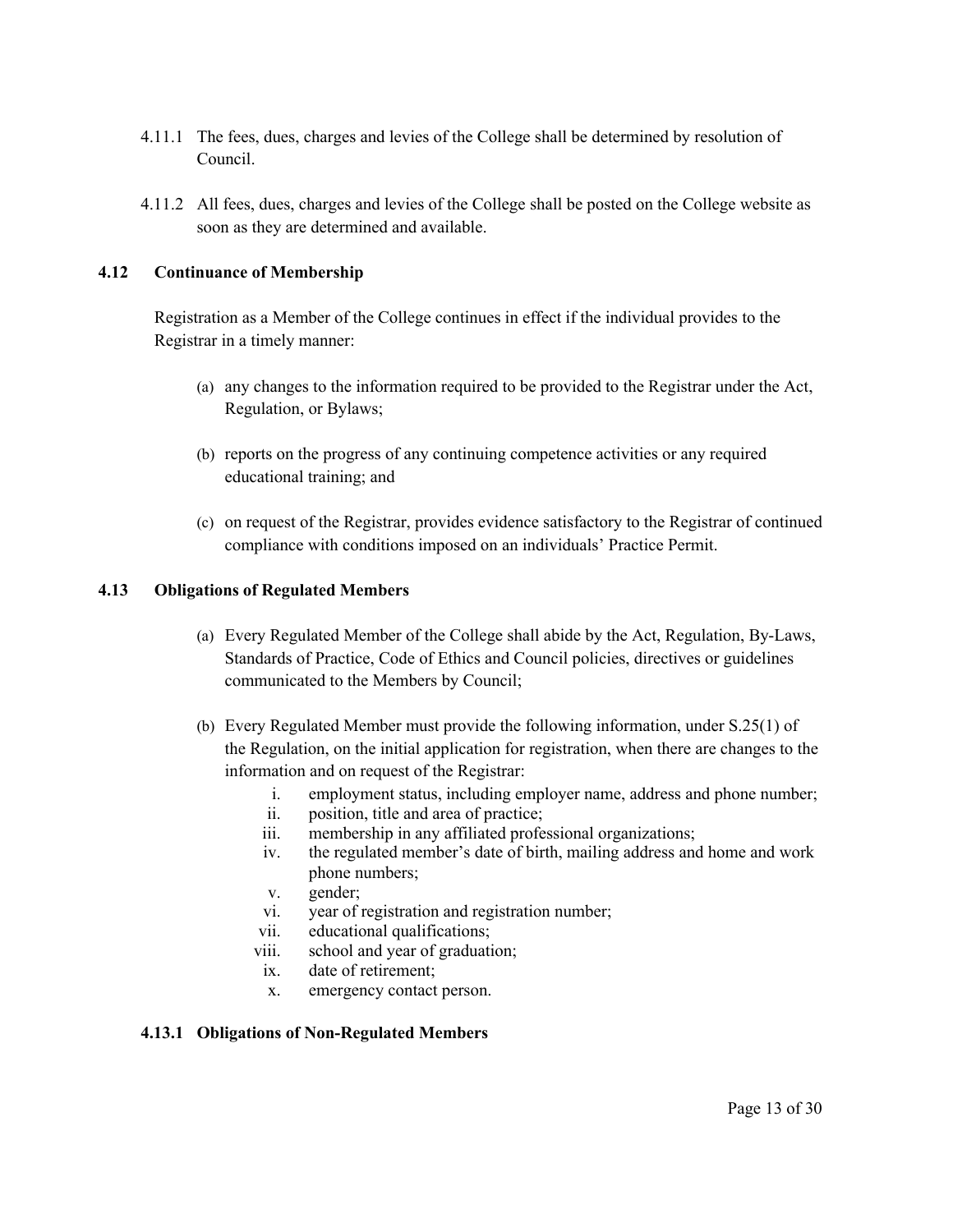- (a) Every Non-Regulated member shall abide by the Act, the Regulation, By-Laws, Standards of Practice, Code of Ethics and Council policies, directives or guidelines communicated to the Members by Council as if they were a Regulated Member.
- (b) Every Regulated Member must provide the following information on the initial application for registration, when there are changes to the information and on request of the Registrar:
	- i. employment status, including employer name, address and phone number;
	- ii. position, title and area of practice;
	- iii. membership in any affiliated professional organizations;
	- iv. the regulated member's date of birth, mailing address and home and work phone numbers;
	- v. gender;
	- vi. year of registration and registration number;
	- vii. educational qualifications;
	- viii. school and year of graduation;
	- ix. date of retirement;
	- x. emergency contact person.

### **4.13.2 Payment of Fees, Penalties, Costs, Levies or other Assessments**

- 4.14.2.1 The Registrar, after giving 30 days or more notice to the Regulated Member, may cancel the Regulated Member's Practice Permit in accordance with the Act and Regulation.
- 4.14.2.2 If any, fees, penalties, costs, levies or other assessments have not been paid by the specified date set forth in the notice above, the Registrar may have the Regulated Member's name removed from the College's general register and their registration shall stand cancelled.

# **4.14 Cessation of Membership**

- 4.14.1 If, for any reason, including death, a person ceases to be a member of the College, the rights and privileges of the Member shall cease.
- 4.14.2 Any Member whose name has been removed for reasons other than death shall be obligated to return their Certificate of Registration to the College.

# **4.15 Resignation of Membership**

A Regulated Member of the College may resign their membership as provided for in the Act. A Member may resign from the College by submitting:

- (a) a request for resignation in writing;
- (b) a signed and notarized statutory declaration approved by Council;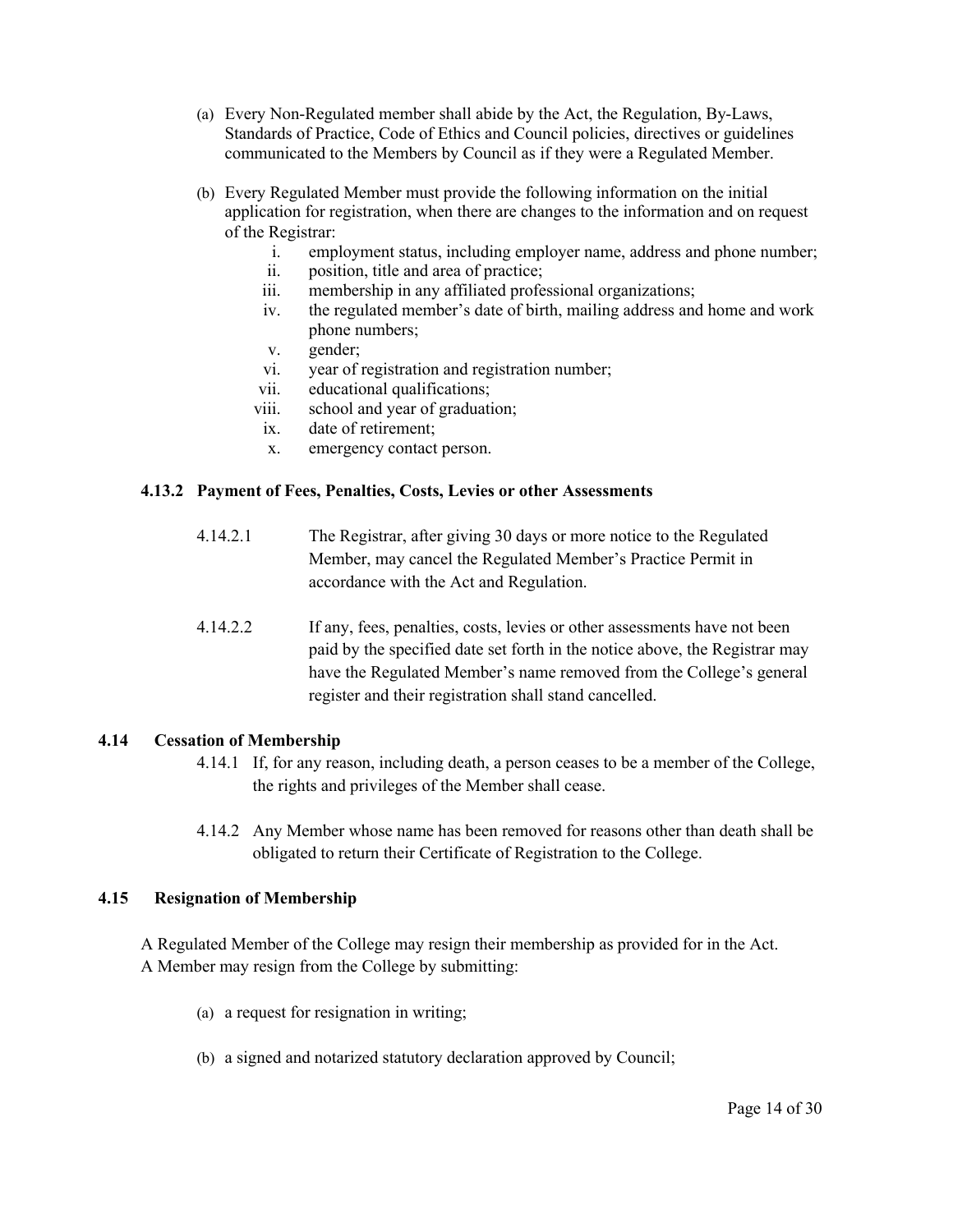- (c) payment of any fines, fees, costs, dues or levies owing at the time of the resignation request;
- (d) return of Practice Permit; and
- (e) return of all membership card(s).

# **4.16 Cancellation of Registration**

A Member's registration may be cancelled pursuant to the Act or Regulation.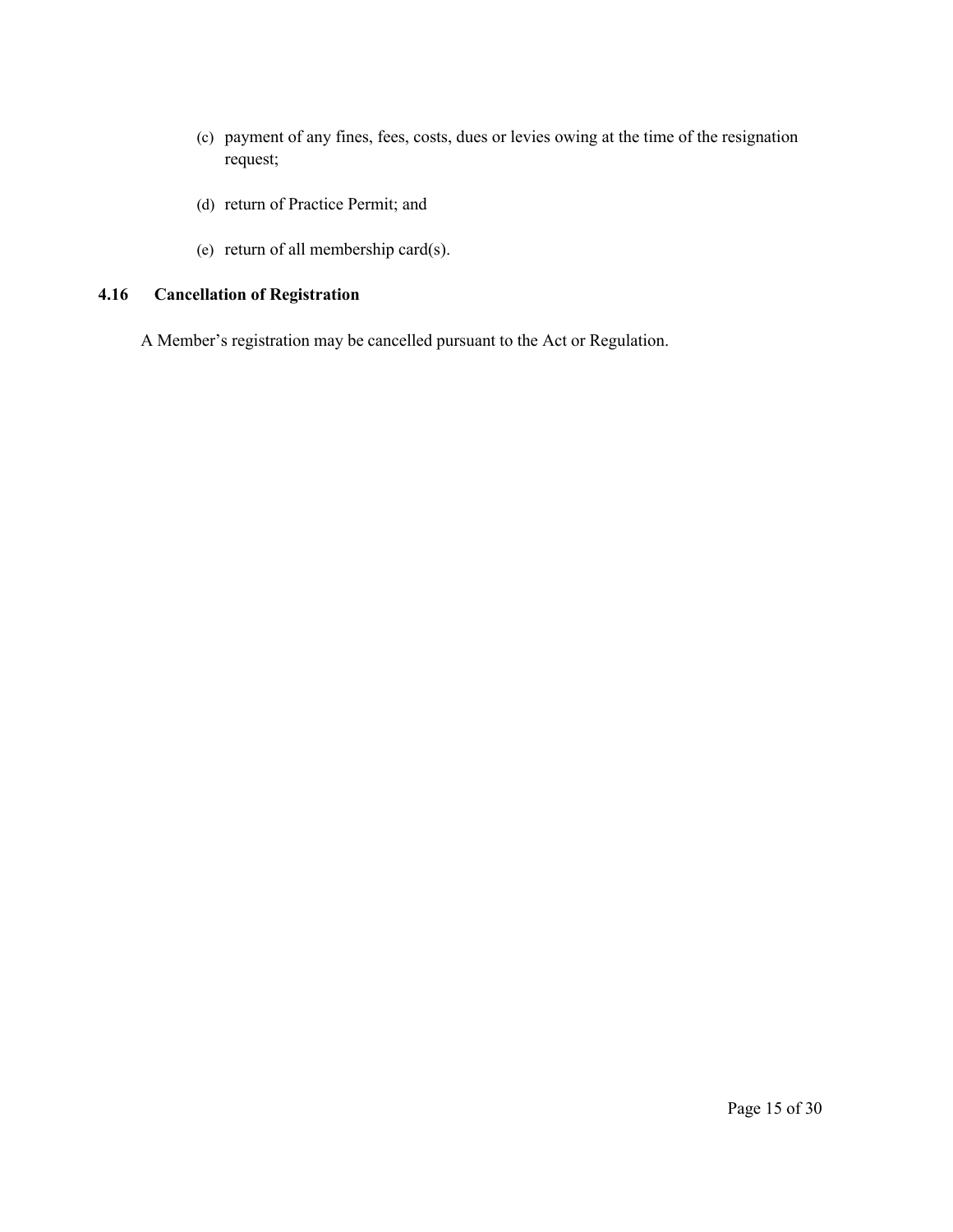# **ARTICLE 5 – GOVERNANCE**

## **5.1 Council**

## **5.1.1 Composition of Council**<sup>1</sup>

Membership of Council is comprised of:

- (a) Six (6) Councilors elected in accordance with section 5.2 of these By-Laws, of whom, there can be no more than three (3) employers elected; and
- (b) Six (6) Councilors will be public members appointed by the Lieutenant Governor in Council in accordance with the Act.

## **5.1.2 Duties and Powers**

The Council of the College will exercise all powers and duties granted to a governing Council under the Act. Council is empowered to:

- (a) establish and revise policies governing the activities of the College;
- (b) delegate such powers as may be delegated under the Act, the Regulation and these Bylaws to the Registrar, employees of the College, or to any Committee of the College, and may at any time revoke such delegation;
- (c) delegate authority and responsibility for implementation of College policies to the Registrar, employees of the College, or to any Committee of the College;
- (d) ensure that Governance and College policies are implemented through the monitoring of compliance with policies;
- (e) employ or authorize the Registrar to employ for or on behalf of the College any agents or employees as it deems fit in connection with the control, management and administration of the College or for any other purposes of carrying out the objects of the College, and to authorize those persons to exercise powers or duties of the College;
- (f) do such acts as are necessary to carry out its duties under the Act, Regulation or these Bylaws.

<sup>1</sup> Composition of Council to be amended at April 30, 2023 as per Appendix A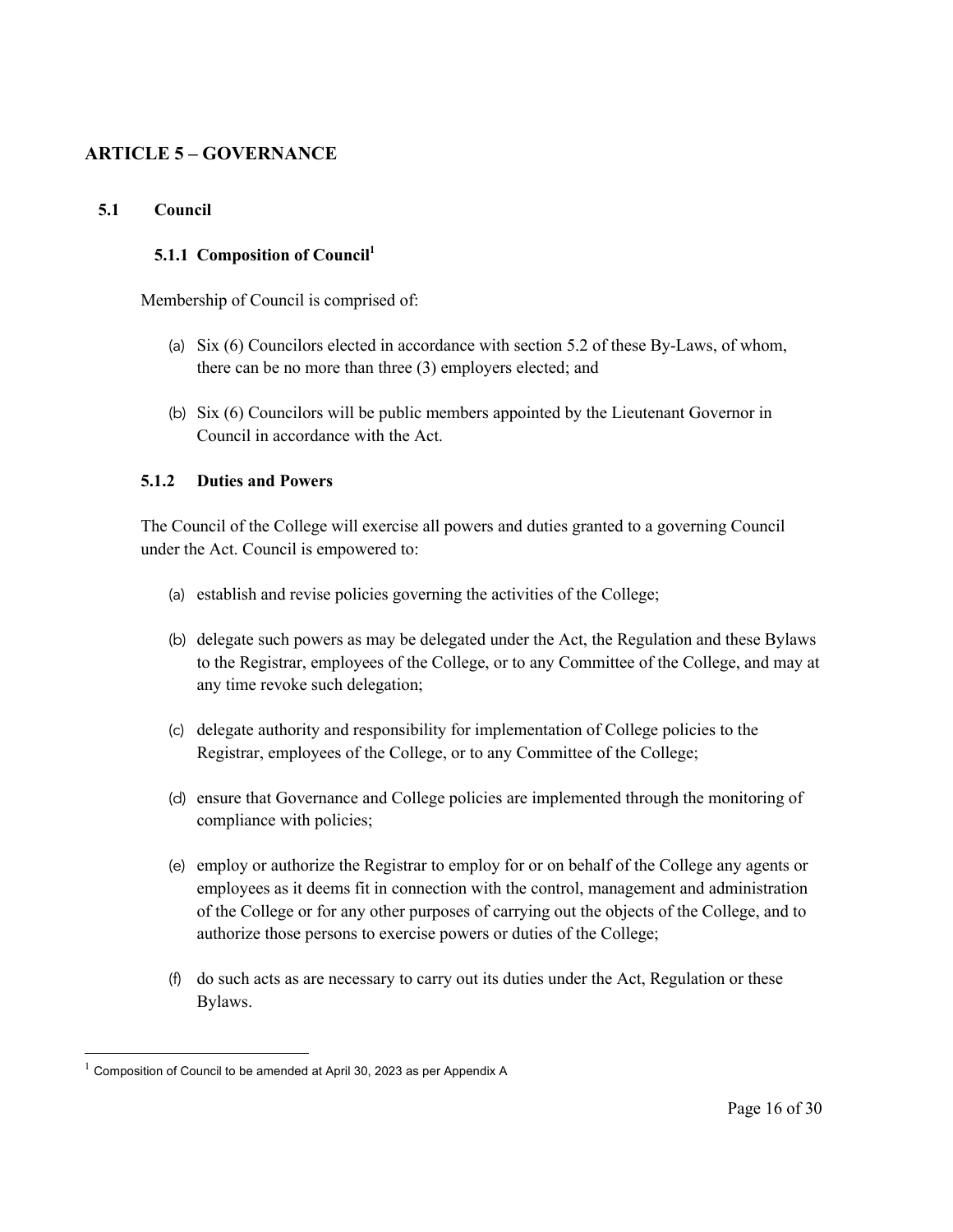## **5.1.3 Delegation**

- (a) Subject to section 19 and 20 of the Act:
	- i. Council may, by resolution, delegate any powers and duties under the Act, the Regulation and these By-Laws to one or more persons or committees.
	- ii. A person or committee to whom a power or duty is given under the Act or these Bylaws may by letter delivered to the College and stating the delegates name and contact information delegate the power or duty to one or more persons or committees subject to the written approval by Council.
- (b) As soon as practicable following a vacancy of these positions, the Council shall choose individuals to fill the following positions:
	- i. a Complaints Director;
	- ii. a Hearings Director;
	- iii. a Registrar;
	- iv. a Privacy Officer; and
	- v. an Executive Director

The Complaints Director and the Hearings Director may not be the same person, nor may any person be delegated the powers of both the Complaints Director and the Hearings Director.

- (c) The Council shall employ an Executive Director, who shall have charge and care of the day-to-day affairs of the College.
- (d) The College shall keep an Officials Directory containing the names and contact information of:
	- i. the Councillors and delegates;
	- ii. the Complaints Director and any delegate;
	- iii. the Hearings Director and any delegate;
	- iv. the Registrar or any delegate;
	- v. the Privacy Officer and any delegate; and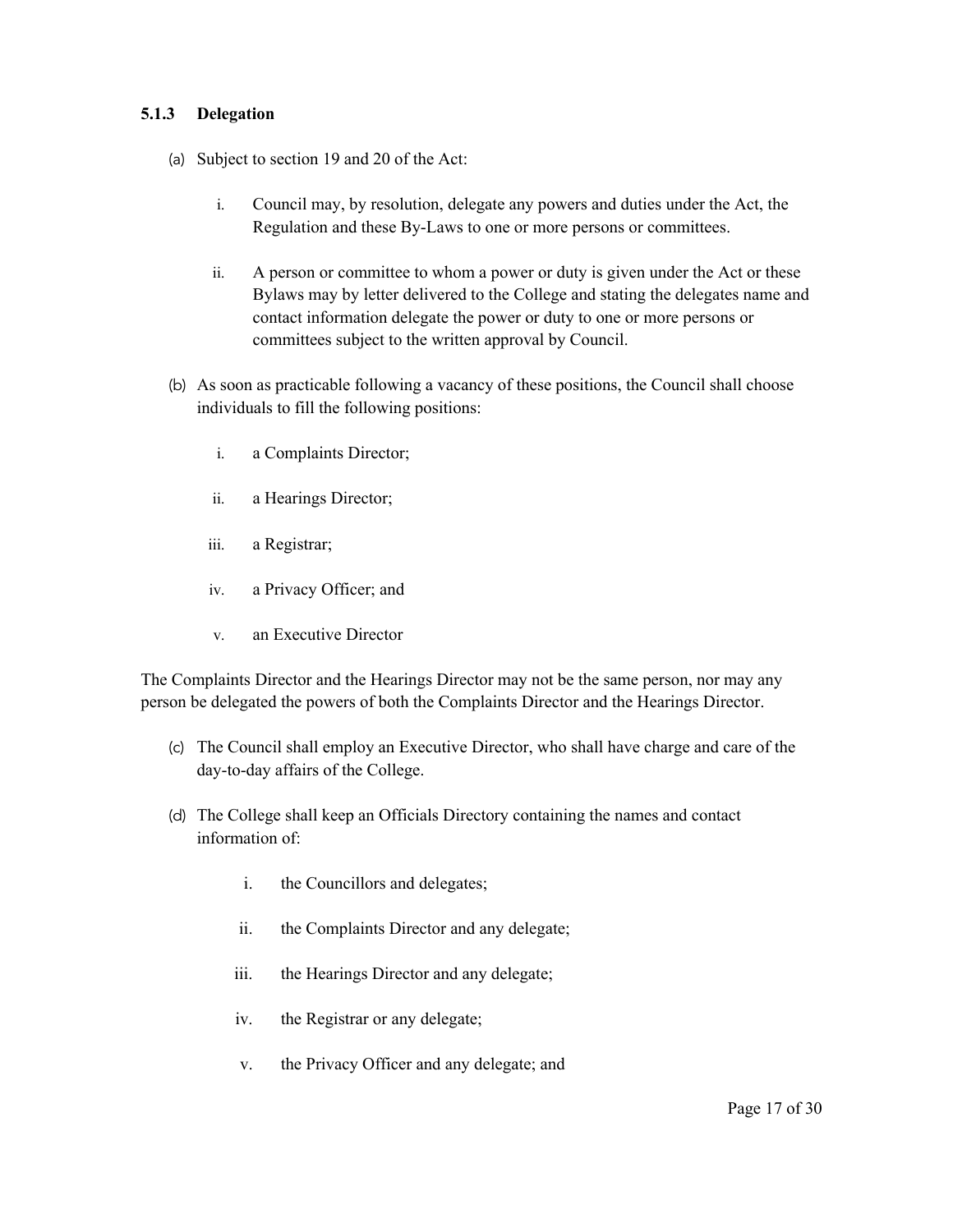- vi. the Executive Director and any delegate;
- (e) The Officials Directory must be made available to the public during regular business hours.
- (f) Only Council may terminate the positions, or any delegates of those positions, set forth in Section 5.1.3(b).

# **5.2 Council Meetings**

- (a) Council shall meet on a regular basis for the dispatch of business, adjourn and otherwise regulate their meeting and proceedings as required pursuant to the provisions of the Act, Regulation and these Bylaws.
- (b) The President shall Chair and preside over all meetings of the Council. In the President's absence the Vice-President shall assume the Chair. In the event that neither the President nor Vice-President are in attendance the Councilors present shall choose one of their members to act as Chair.
- (c) Any meeting of the Council may be held at such times and places and in such manner as the Council shall determine, including by means of telephone, electronic or other communication facilities that will permit all persons participating in the meeting to communicate with each other.
	- i. A resolution or matter shall be voted on by any means, electronic or otherwise, as determined by Council in its sole discretion.
- (d) Any four (4) Councilors may by resolution in writing require the President to convene a special meeting of Council. The requisition shall state the object of the meeting so required.
	- i. If the President does not cause a meeting to be held within fourteen days of the requisition being received by the President, the requisitionists may themselves convene a meeting, by providing not less than seven days notice in writing to all Councilors.
- (e) A quorum for a Council meeting equals one-half  $(1/2)$  of the voting Members of Council.
- (f) The Chair, with the approval of the majority of those Councillors at the meeting, may invite other individuals to take part in the discussions on pertinent business at any meeting of the Council.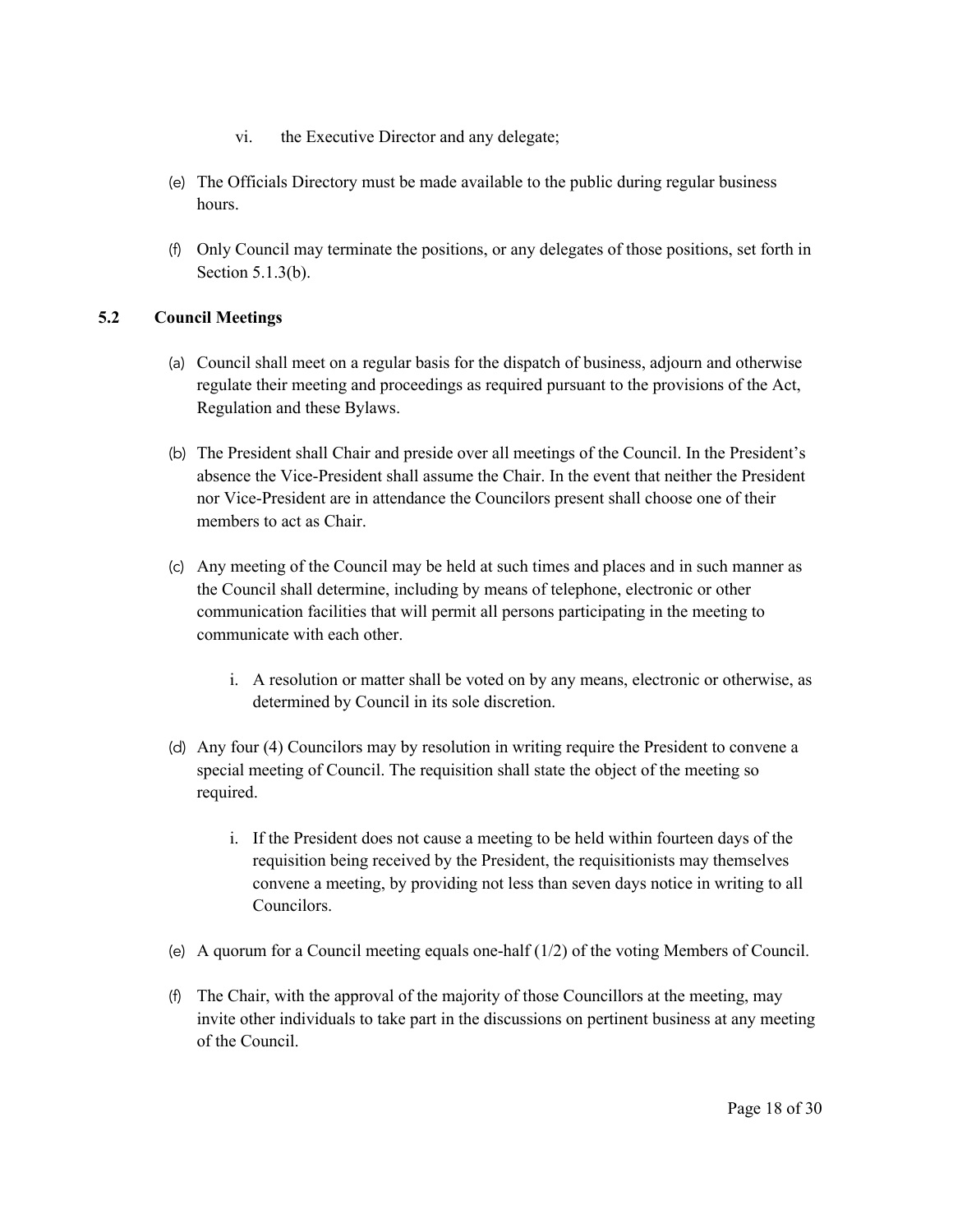- (g) Except where stated in the Act, Regulation or Bylaws, the procedure at Council meetings shall be governed by Council polities as may be adopted from time to time.
- (h) A record of a Council meeting will be maintained in the form of minutes.
- (i) Council may determine, in policy, procedures to be used at any meeting.

## **5.3 Decisions of Council**

- (a) Decisions of Council shall be made by a vote of majority of those present and voting at a meeting.
	- i. In the event of a tie vote, the vote of the Chair shall decide the vote.
- (b) a vote held by mail, facsimile, or electronic means, by a vote of a majority of those participating in the vote;
- (c) an ex-officio member of Council shall not vote;
- (d) all Councillors, including the President, present at the Council meeting shall each be entitled to one vote;

## **5.4 Officers of Council**

- 5.4.1 Council shall elect from among the members of Council, a President, Vice President and a Public Member who will be considered Executive Committee.
	- (a) The President shall preside as Chair in Council.
	- (b) In the absence of the President, the Vice President shall preside as Chair in Council.
	- (c) In the absence of the President, the Vice President shall have the powers and duties of the President.
- 5.4.2 Executive Committee of Council

The Executive Committee of Council of the College shall consist of:

- (a) the President, who shall preside over all meetings of the College and the Council;
- (b) the Vice-President;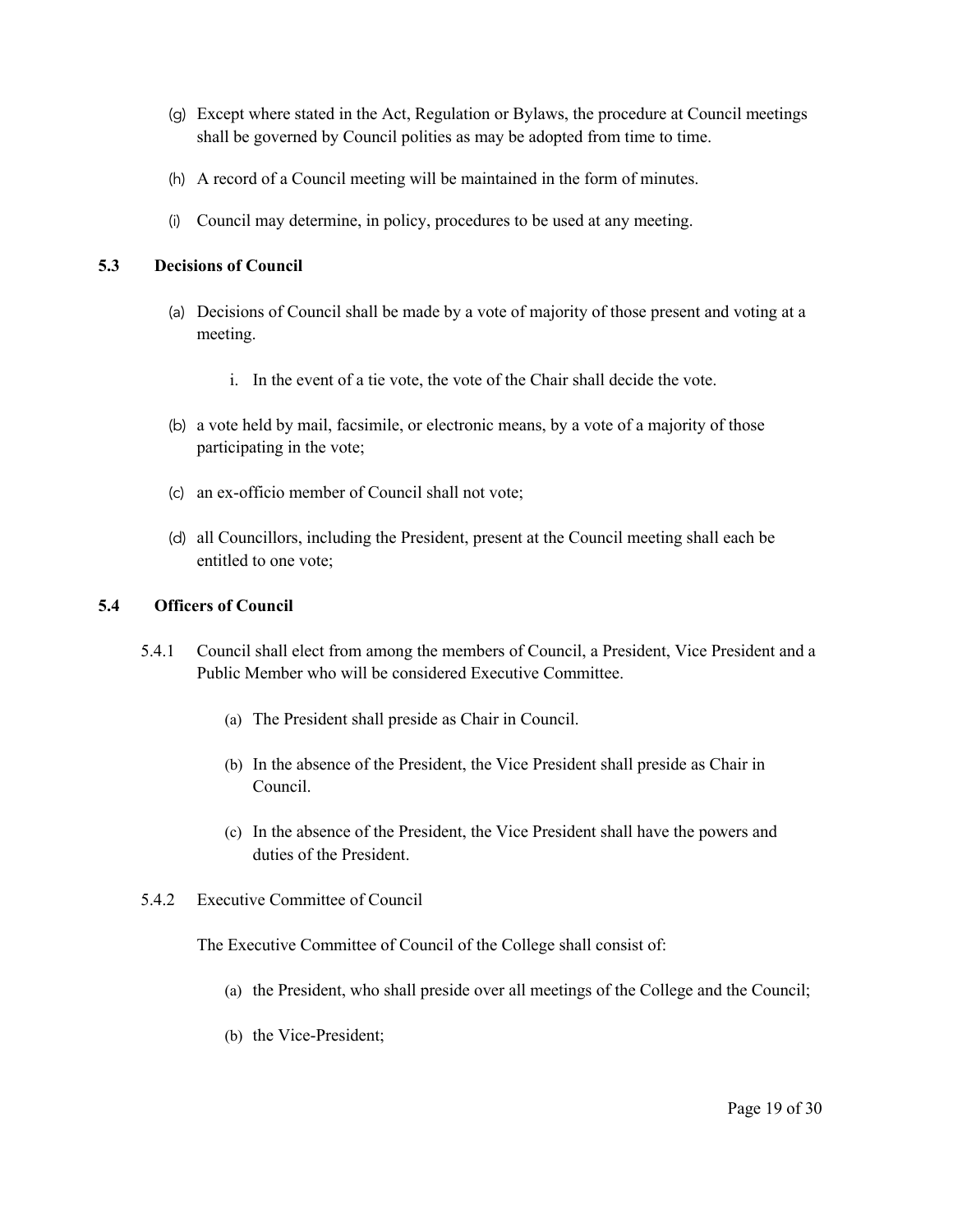- (c) the Treasurer; and
- (d) one (1) Public Member appointed by Council.

# **5.5 Term of Office**

- (a) The term of office for Councilors shall be three (3) years, with all duties and responsibilities commencing at the first meeting of Council following the election.
- (b) A councilor shall be eligible for re-election to a maximum of two (2) terms or 6 years in total. A councilor, having served the maximum allowable period of 2 terms, shall not be eligible for re-election for a minimum of one year.
- (c) At the first meeting following an election of Councilors the Council shall elect a President, Vice President, and Treasurer, who shall remain so until their term of office shall be complete and act as an Executive Committee of Council. Once elected as a member of the Executive Committee of Council that person shall remain as a member of the Executive Committee of Council until their term as a councilor is complete. At each subsequent election of Councilors if there are any vacancies on the Executive Committee of Council the appropriate elections shall be held.

## **5.6 Conduct of Councilors**

All Councilors shall act in accordance with Council policies governing the conduct of Councilors.

### **5.7 Remuneration**

Council may determine remuneration and reimbursement for expenses for members of Council, Committees, Tribunals or other bodies of the College in accordance with Council policies.

# **5.8 Vacancies on Council**

- 5.8.1 A Councilor may at any time resign by letter directed to the Council.
- 5.8.2 In the event of resignation or in the event of any vacancy by death, incompetency or otherwise, a majority of the remaining Councilors may:
	- (a) elect to leave the position vacant until the next scheduled election for Council members; or
	- (b) appoint any Regulated Member in good standing of the College, who is a resident of Alberta, to fill the vacancy. The replacement Councilors will only fill the vacancy for the remainder of the term of the replaced Councilors.

The replacement Councilors will be eligible to run for re-election.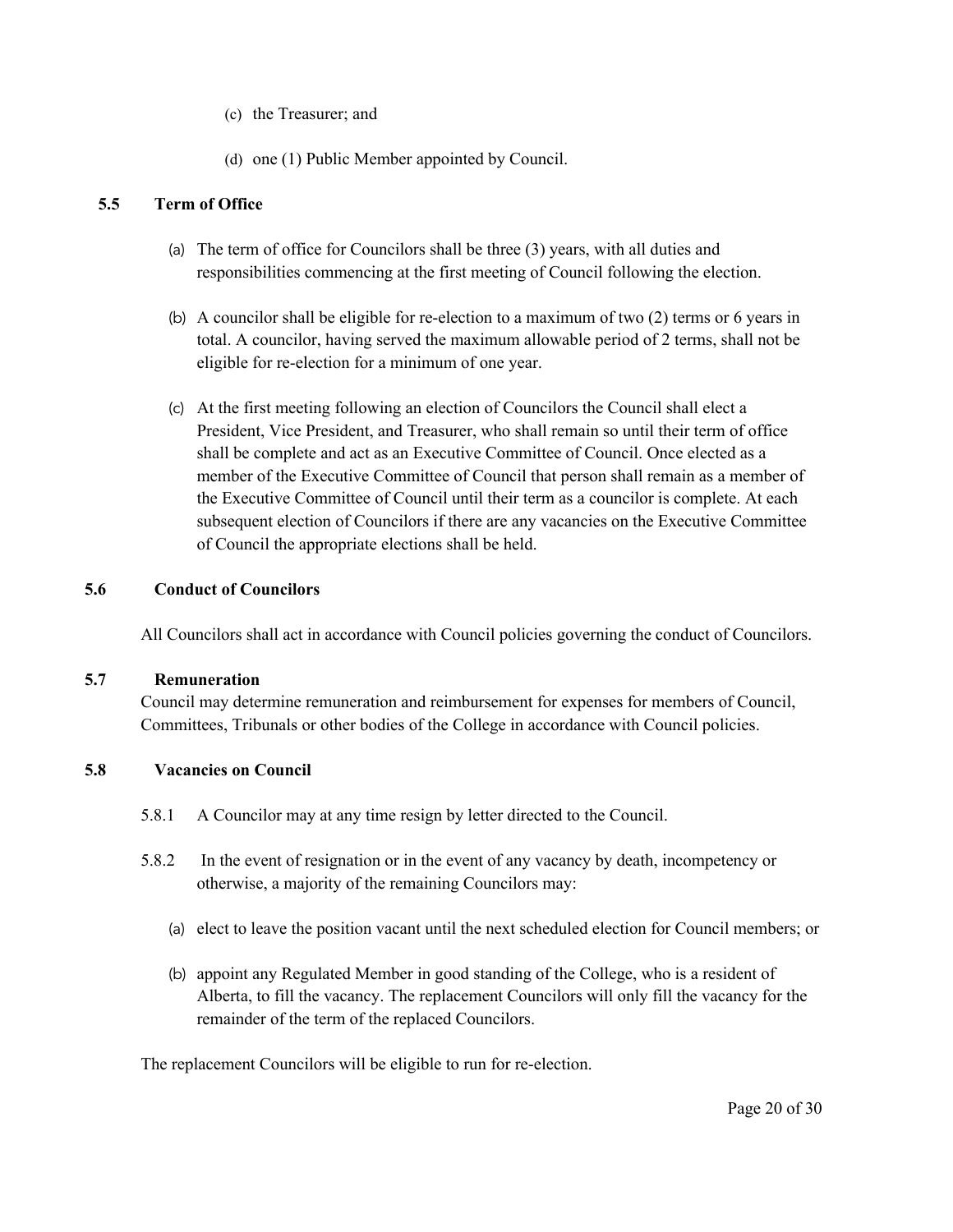5.8.3 If the required number of members of the Council is not nominated or elected, the newly elected Council may appoint any Regulated Member in good standing who is a resident of Alberta to fill the vacancy for the duration of the term.

# **5.9 Removal From Council**

A Councilor will be automatically removed as a Councilor:

- (a) If the Councilor falls into arrears greater than thirty (30) days in payment of any costs, fees, levies, dues and assessments required by the College or becomes insolvent;
- (b) If the conduct of the Councilor is found to constitute unprofessional conduct under the Act, that Councilor may be removed from the Council by a simple majority vote of the other members of the Council.
- (c) If a Councilor is absent from three (3) consecutive meetings of the Council without prior written notice and without proper justification, that Councilor may be removed from the Council by a simple majority vote of the other members of the Council.
- (d) An elected member of Council may be removed by a two-thirds (2/3) majority vote at a meeting of Council. The vote may be conducted by teleconference, email or any other electronic method as deemed necessary.
- (e) Council, by two-thirds (2/3) majority vote at a meeting of Council, may recommend to the Lieutenant Governor in Council that the appointment of a Public Member be rescinded.
- (f) Before a vote under subsections  $(c)$ ,  $(d)$ , or  $(e)$  may be held, the President of Council, or the Vice President of Council, if the member facing the vote is the President, shall give the members of Council seven (7) days' notice of the date on which the vote is to be held and the member facing the vote shall have the opportunity to make submissions to Council before the vote is held.
- (g) Council may also, by simple majority vote, decide to publish a report of the meeting when the vote was held and the decision made under subsections (c) and (d), or the recommendation made under subsection (e).

# **5.10 Election to Council**

- 5.10.1 Process for Elections
	- (a) The election of Councillors shall be held at such time and place as decided by Council.
	- (b) All Regulated Members in good standing are deemed to be qualified electors.
	- (c) Elections will take place every 3 years on or before May 1st.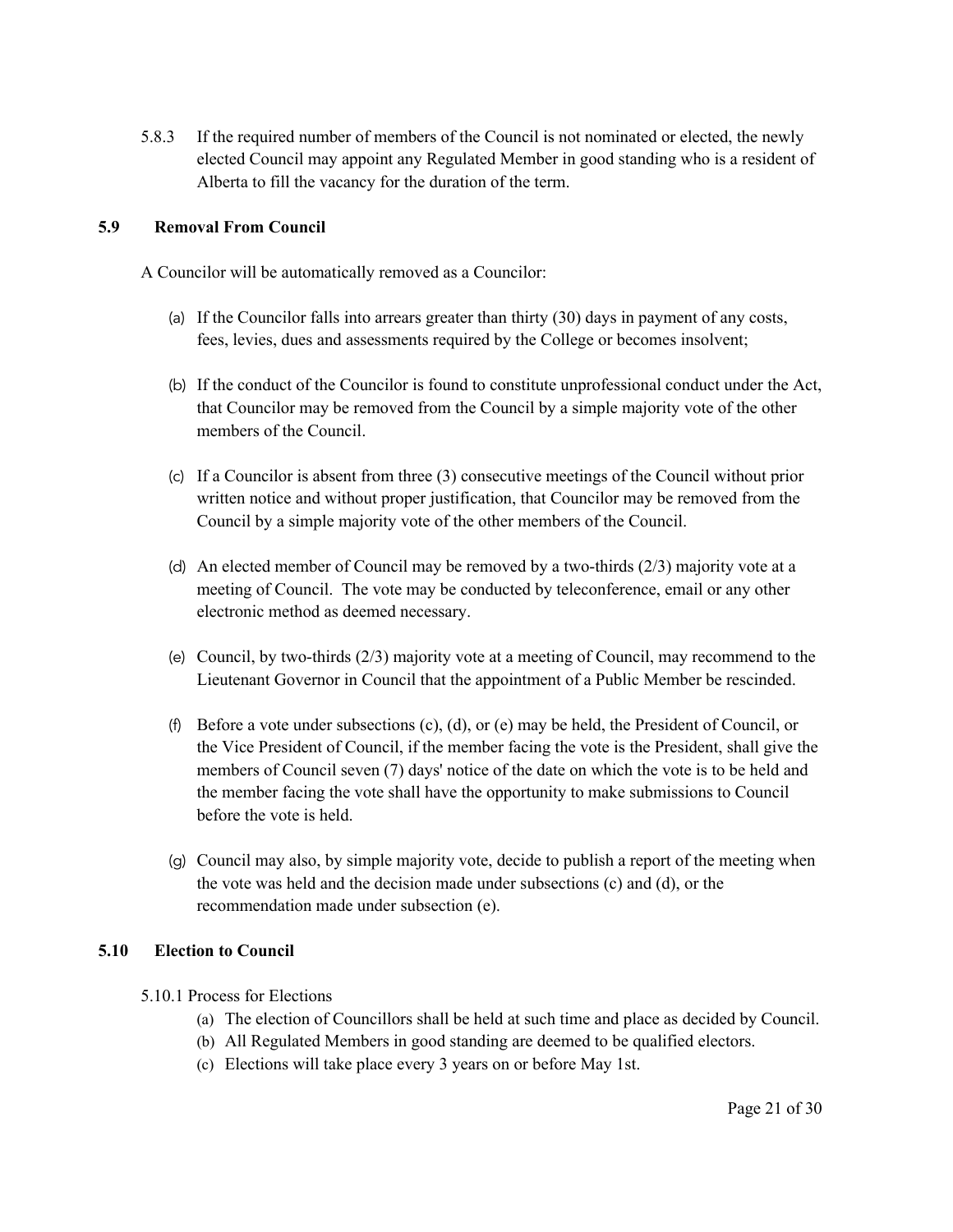- 5.10.2 The Registrar, under the direction of the Nomination and Election Committee, no later than 60 days before the date set for the election of the Councillors, shall forward, by electronic communication to their last known contact information, to each Regulated Member in good standing;
	- (a) a notice of the time and date fixed for the election of Councillors; and
	- (b) a call for nominations, including a blank nomination form and the closing time and date for nominations.
- 5.10.3 In order for a nomination to be valid it shall be returned to the Nomination and Election Committee in the care of the College office so as to reach the College office no later than the date and time set out in the call for nominations.
- 5.10.4 In total, six (6) Councillors will be elected and there will be no more than three (3) employers elected. The Nomination and Election Committee shall determine the Councillors based on the number of votes received by each candidate. In the event of a tie vote, the Chief Electoral Officer shall cast the deciding vote.
- 5.10.5 All Regulated Members of the College who are in good standing as set out in Article 4.2 and are residents of Alberta, are eligible for nomination as a Councillor by three qualified electors. Each qualified elector may nominate only one Regulated Member to each vacancy.

# **5.11 Appointment of Nomination and Election Committee**

- (a) The Council shall appoint a Regulated Member in good standing as Chief Electoral Officer to oversee votes by the membership. The Chief Electoral Officer shall follow the policies established by Council, as necessary for governing any member vote.
- (b) The Chief Electoral Officer shall appoint at least two (2) Regulated Members in good standing and may appoint one (1) Public Member to serve as Electoral Officers for any vote. This shall constitute the Nomination and Election Committee.

# **5.12 Entitlement to Vote**

A regulated member on the General Register or the Provisional Register who is in good standing, may vote in an election.

# **5.13 Voting**

(a) The Registrar, under the direction of the Nomination and Election Committee, not later than ten (10) days before the date fixed for the election, shall forward by email a link to a designated web site to every qualified elector on the General Register which will contain a statement of the number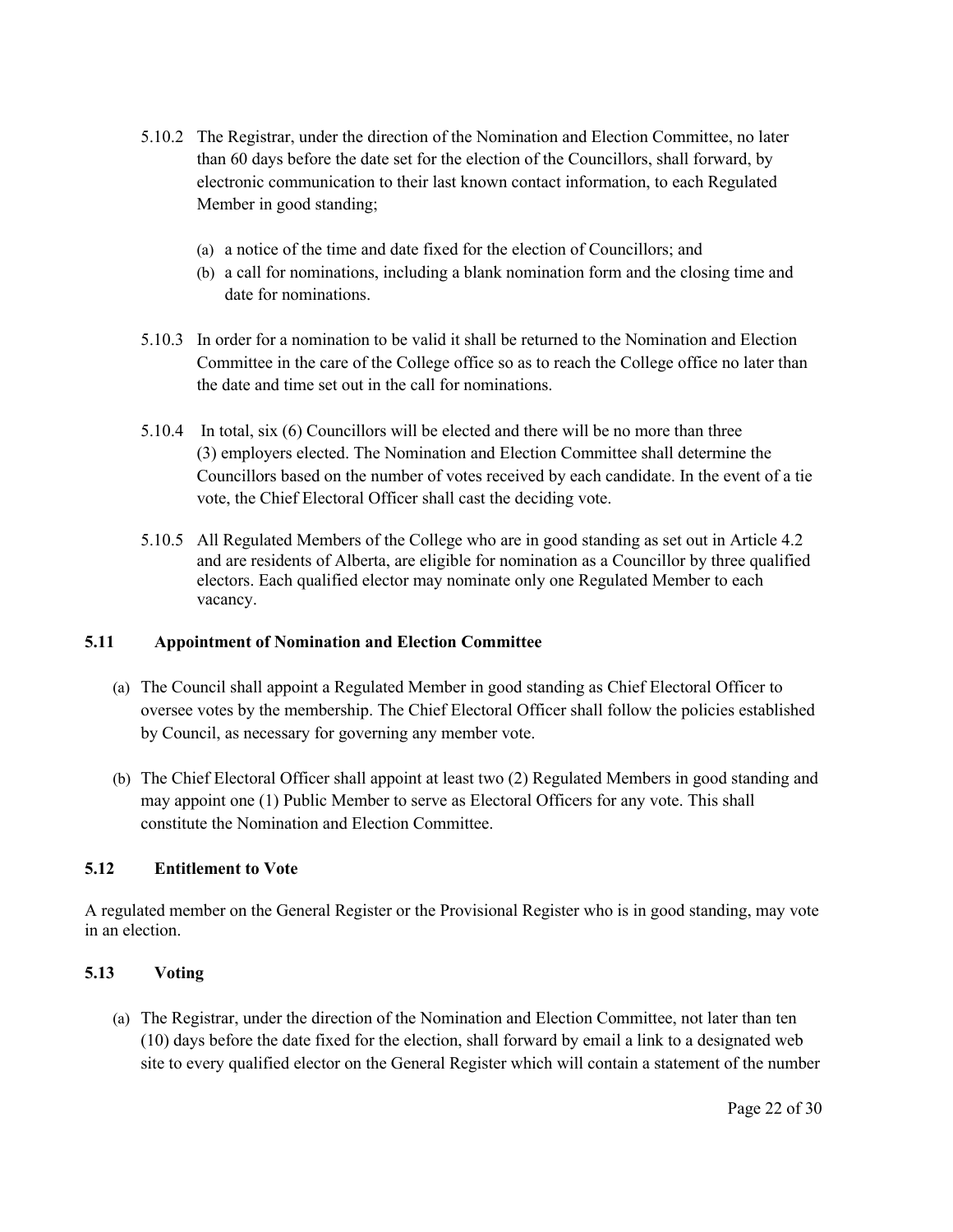of vacancies to be filled and a ballot containing the names of all persons duly nominated for election.

- i. Ballots shall be received through a secure web site hosted by an external provider designated by the Registrar that ensures anonymity and which is both certified and secure.
- ii. Upon holding of the election, all ballots shall be checked against the list of eligible voters and electronically counted through a secure web site hosted by an external provider designated by the Registrar before the hour fixed for the holding of the election.
- iii. Regulated Members will be notified of the electronic results as soon as possible following the close of voting.
- iv. The Registrar shall ensure that the ballots are retained for a period of sixty (60) days and at the expiration of such time, if no proceedings are in the meantime taken to set aside the election, shall have the ballot data deleted.
- (b) In the electronic voting process any accidental or technical oversight, or omission in the giving of a notice or any other document required under these Bylaws does not invalidate any election result as determined by the Nomination and Election Committee.
- (c) If the number of nominations received is equal to or less than the number of vacancies on Council, then each nominee shall be elected by acclamation.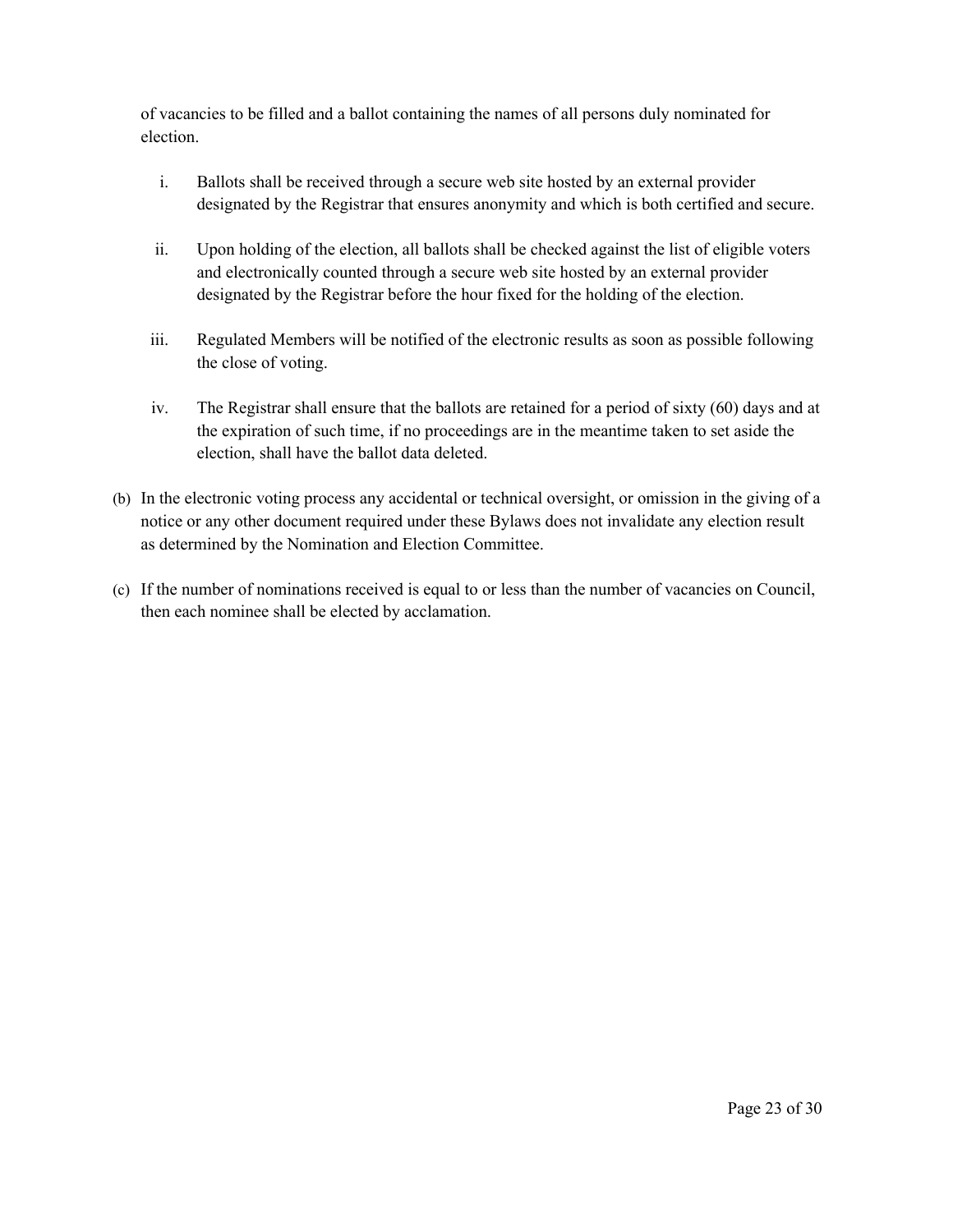# **ARTICLE 6 – MEETINGS OF THE COLLEGE**

## **6.1 Meetings of the College**

- (a) The Council may call a meeting of the College at any time Council considers advisable. Council may fix the time and place thereof and designate the notice to be given to the Regulated Members.
- (b) Only Councillors of Council, including Public Members, and Regulated Members may vote at meetings of the College.
- (c) A quorum at all meetings of the College shall consist of 6% of Regulated Members who are personally present. If there is not quorum within thirty minutes of the time specified in the notice, Council shall be authorized to conduct matters of business not requiring a vote which was to have been addressed at such meeting. Council will then be required to call a further meeting of the College in a timely fashion.
- (d) If a Regulated Member wishes to raise an issue at a meeting of the College the Regulated Member may bring the matter forward for discussion purposes only. Discussion at the meeting does not affect the ability of the Council, the Executive Council or the officers of the College from conducting business of the College.
- (e) Twenty percent (20%) of the Regulated Members in good standing can requisition a meeting of the College by advising the President of the College in writing.

# **6.2 Participation at Meetings of the College**

All Members of the College, and the Public Members of Council, may attend and speak at Special or General Meetings. Only Voting Members and the public members of Council are eligible to move or vote upon motions at Meetings of the College.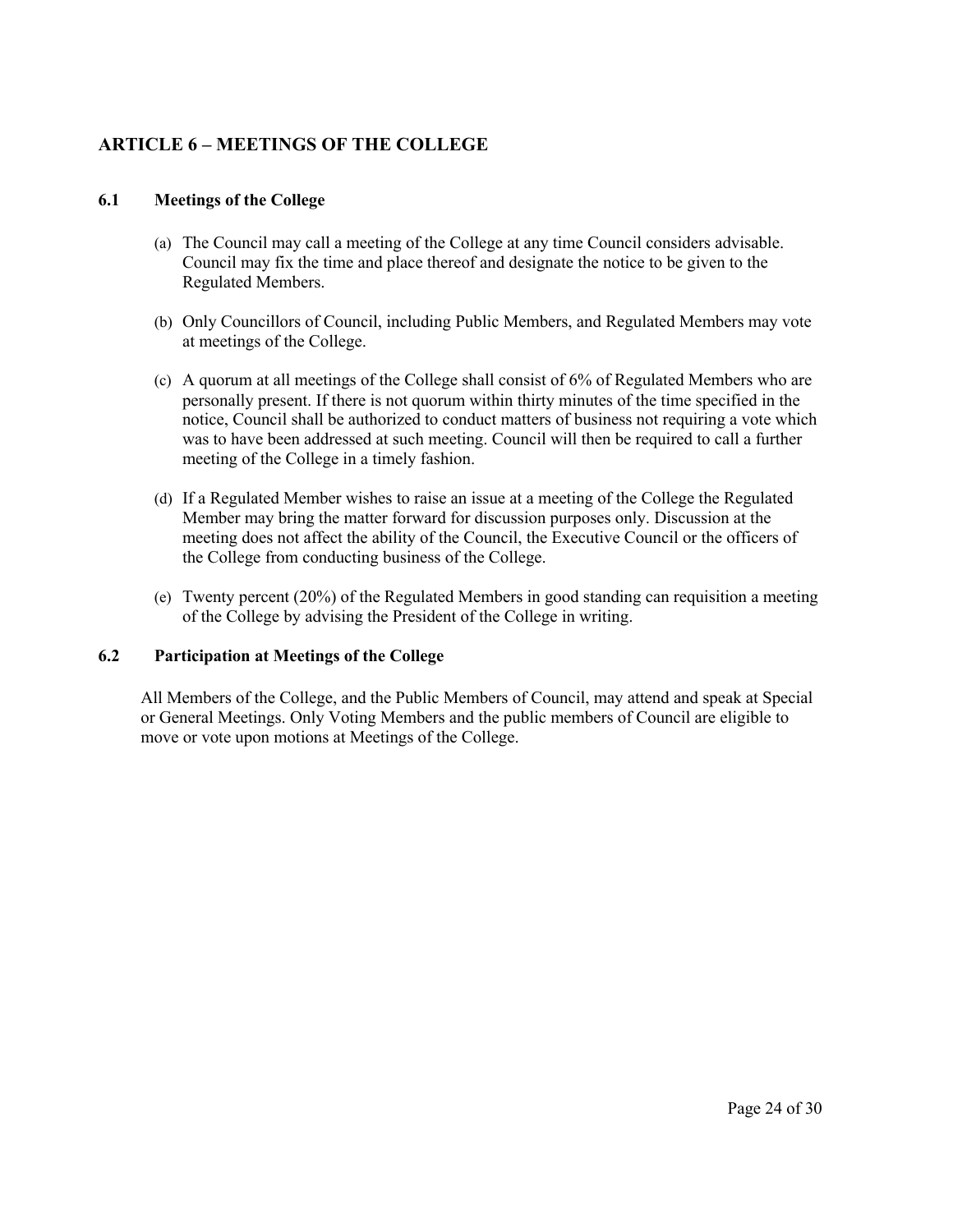# **ARTICLE 7 – FINANCE AND OTHER MANAGEMENT MATTERS**

# **7.1 Registered Office**

The Registered Office of the College is located at such location as may be determined by the Council.

## **7.2 Finance and Auditing**

- (a) The fiscal year of the College ends on December 31 of each year.
- (b) Council shall appoint one or more chartered accountants registered in the Province of Alberta as auditor for the College that shall at least once each year, examine the accounts, books, and securities of the College, and provide a written report to the Council.
- (c) The most recent financial statements will be posted on the College website as soon as they are available.
- (d) The College's annual budget shall be prepared by the Finance Committee and will be presented to Council for approval.

### **7.3 Seal of the College**

The responsibility for the seal of the College, and its use and procedures to be followed in its use, shall be determined by the Council.

### **7.4 Cheques and Contracts of the College**

- 7.4.1 The Council shall appoint three (3) signing officers.
- 7.4.2 Any two (2) of the designated signing officers shall sign all cheques drawn on the monies of the College. Two signatures are required on all cheques.
- 7.4.3 All contracts of the College shall be reviewed by Council and executed by any two (2) signing officers.

## **7.5 Preparation, maintenance and inspection of the books and records of the College**

- 7.5.1 All minutes of the College, Council, committees and all other relevant records shall be maintained at the principal place of business of the College.
- 7.5.2 All documents are subject to the policy for retention of records of the College.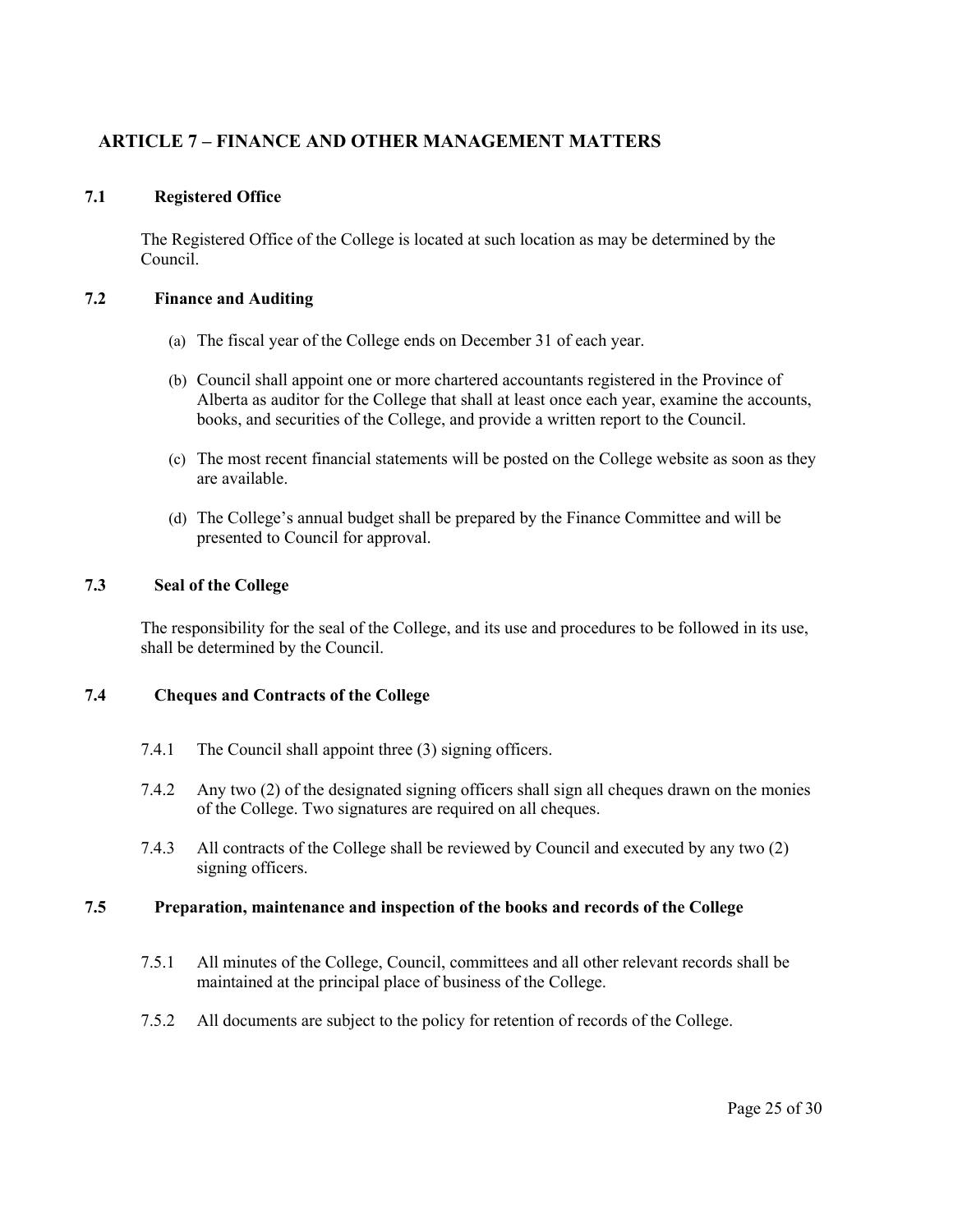# **7.6 Protection and Indemnity**

- 7.6.1 Every Council Member, committee member, delegate, employee of the College or individual appointed pursuant to section 6.2 shall be indemnified and saved harmless by the College from and against all costs, charges and expenses which such individual sustains or incurs in any action, suit, claim or proceeding which is brought, commenced or prosecuted against them for, or in respect of any act, manner or thing done by them in the performance of the duties of their office, except where such action, matter or thing has been done or permitted to be done by them as the result of their own fraud, dishonesty, gross negligence or bad faith.
- 7.6.2 No Council Member, committee member, delegate, employee of the College or Individual appointed pursuant to section 6.2 shall be liable:
	- (a) for the acts, negligence or defaults of any other Council Member, committee member, delegate, employee of the College or individual appointed pursuant to section 6.2;
	- (b) for any loss or damage arising from the bankruptcy, insolvency or tortious act of any person, firm or corporation dealing with the College or the bankruptcy of the College itself; or
	- (c) or any other loss, damage or claim that may occur in the execution of the duties of their office;
- 7.6.3 Unless any of the above shall happen or occur by or through their own fraud, dishonesty, gross negligence or bad faith.
- 7.6.4 The Council shall procure either insurance or a bond for such indemnity.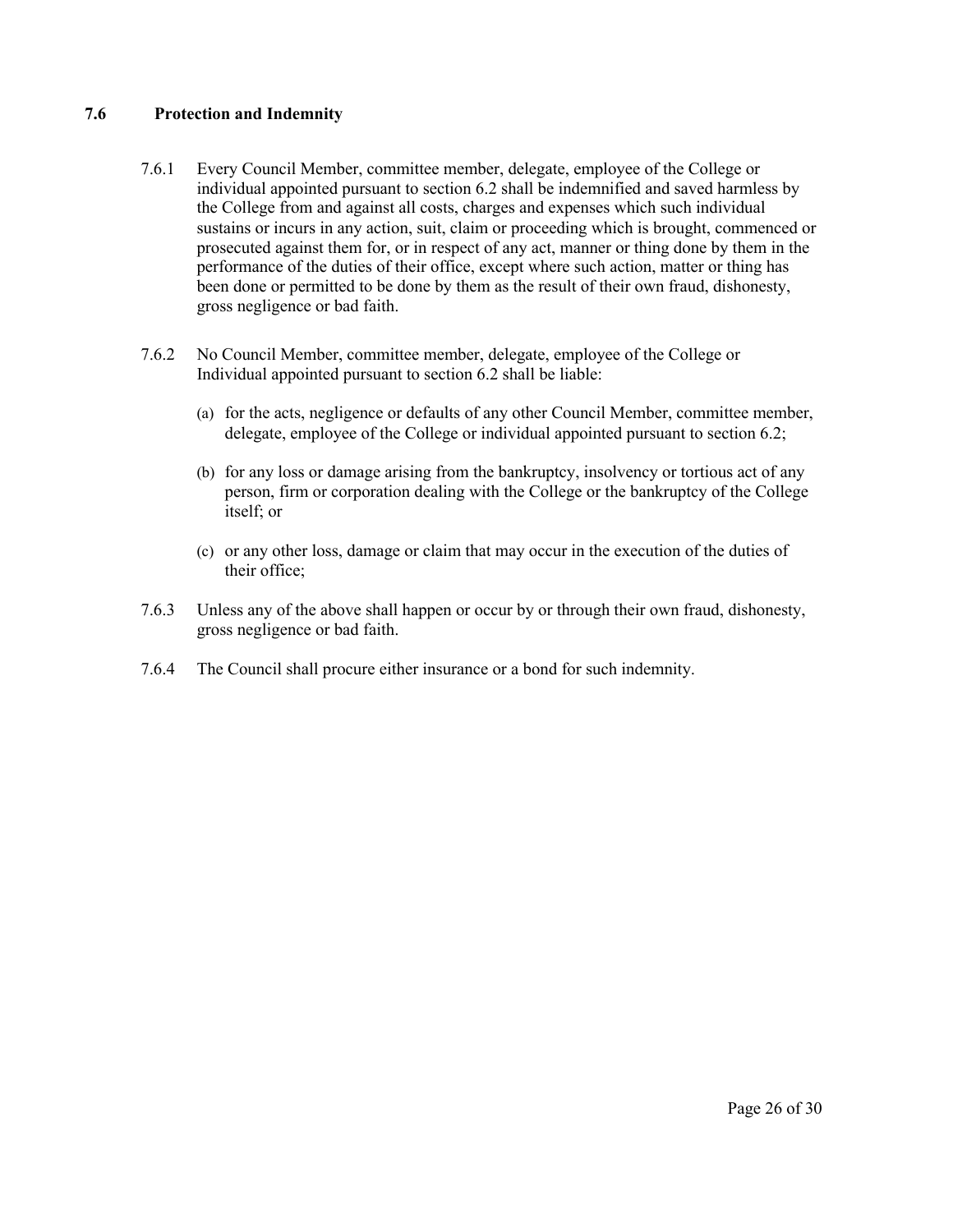# **ARTICLE 8 – COLLECTION AND DISBURSEMENT OF FUNDS**

- 8.1 The College will College and receive all costs, fees, levies, dues and assessments required and paid the members and make use of revenues to carry out the affairs and activities of the College.
- 8.2 No part of the income of the College shall be payable to, or otherwise available for the personal benefit of any Councilor or Regulated Member, but the College may reimburse Councilors and Regulated Members for expenses incurred in order to attain the objects of the College.
	- 8.2.1 In the event of the dissolution or winding up of the College, all its remaining assets after payment of its liabilities shall be used to promote dental technology health and education in the Province of Alberta or for such other charitable or educational purposes as Council shall deem appropriate.
	- 8.2.2 The Councilors, the Executive Director or any employee of the Council, shall not be liable for good faith decisions regarding investment of the College funds.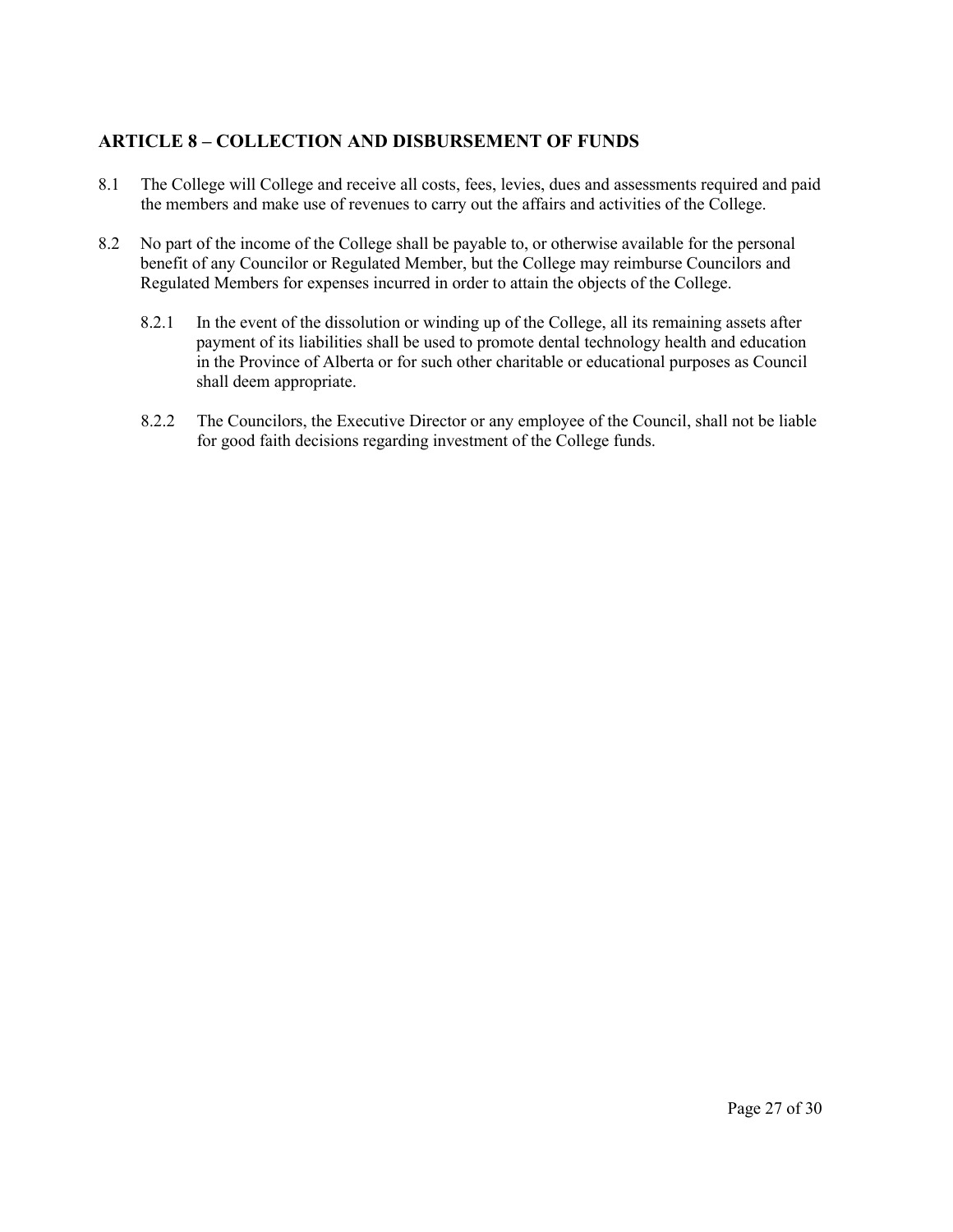# **ARTICLE 9 – AMENDING THE BY-LAWS, CODE OF ETHICS AND STANDARDSOF PRACTICE**

- 9.1 These Bylaws may be added to, amended or repealed in whole or in part by Council provided that:
	- (a) Regulated Members and any other stakeholders identified by Council will be notified in a manner deemed appropriate by Council of any proposed amendments and will be invited to review and comment on the amendments; and
	- (b) Comments will be accepted for a minimum 15-day period following notification to Regulated Members and other stakeholders.
- 9.2 The Council will carefully consider comments from Regulated Members and other stakeholders prior to final approval of any Amendments.
	- 9.2.1 Within Thirty (30) days of ratification of additions to, amendments to or repeal of the Bylaws, Council shall send a copy of the amended Bylaws to each Regulated Member by electronic delivery to the last known contact information of each Regulated Member.
- 9.3 Proposed amendments to the Code of Ethics and/or the Standards of Practice shall be done in the same manner as proposed amendments to the Bylaws set forth above and in accordance with Section 133 of the Act.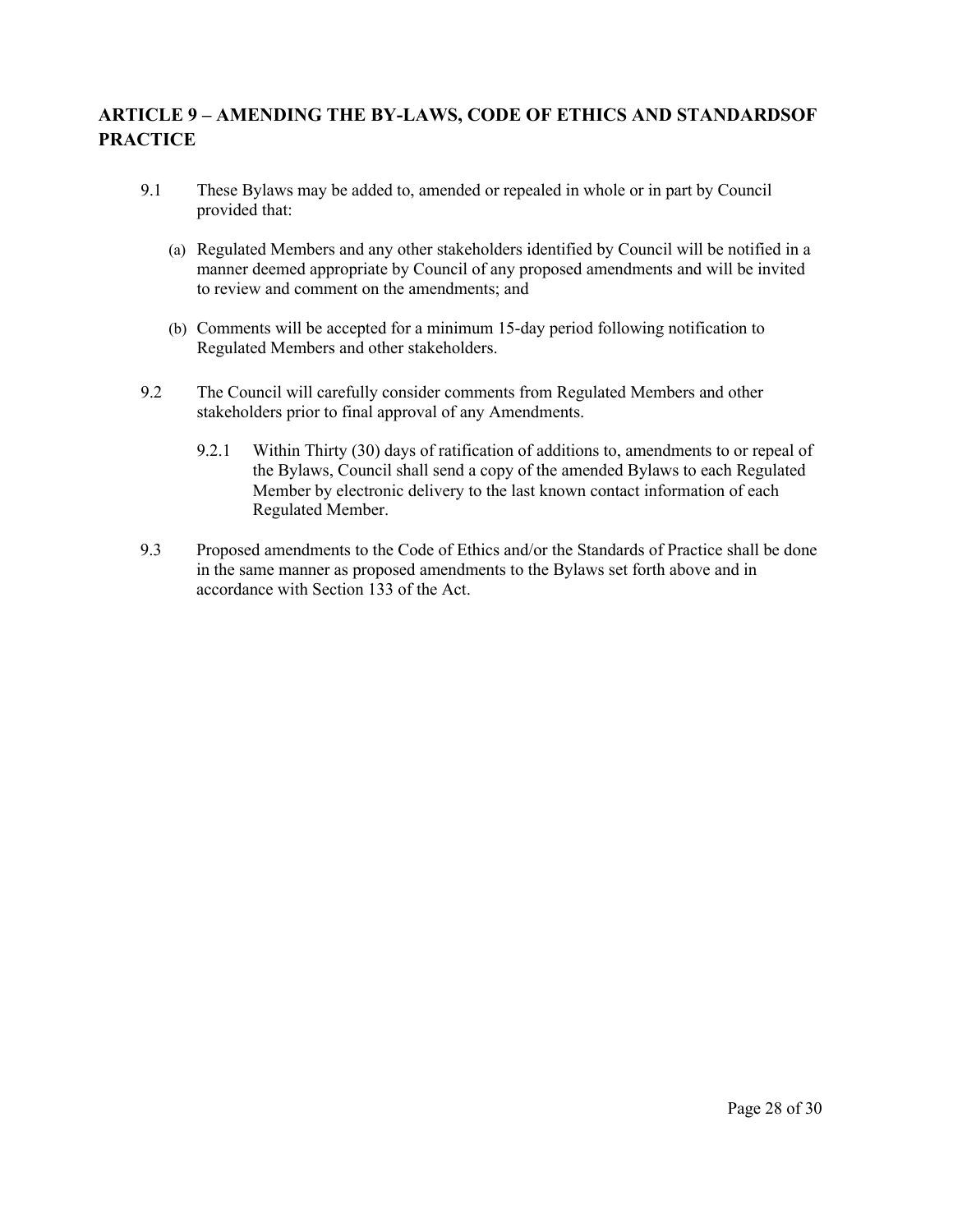# **ARTICLE 10– PUBLICATION PURSUANT to PART 2 or PART 4 of the ACT**

- 10.1 Information regarding Members may be disclosed and released subject to provisions ofthe Act, any other government legislation and policies approved by the Council relatingto decisions or orders under Part 2 or Part 4 of the Act or the Regulation by a Hearing Tribunal, Complaint Review Committee, Registration, Education and Competency Committee, Registrar or the Council including any information respecting any decisionor order made by any of the foregoing.
- 10.2 For the purposes of section 60(6)(a) of the Act, the Registrar may in accordance with any policies approved by Council, acting reasonably, publish in any manner the Registrar considers appropriate, any information respecting a complaint and a ratifiedsettlement which has been achieved through the Alterative Complaints Resolution process provided for in Part 4 of the Act.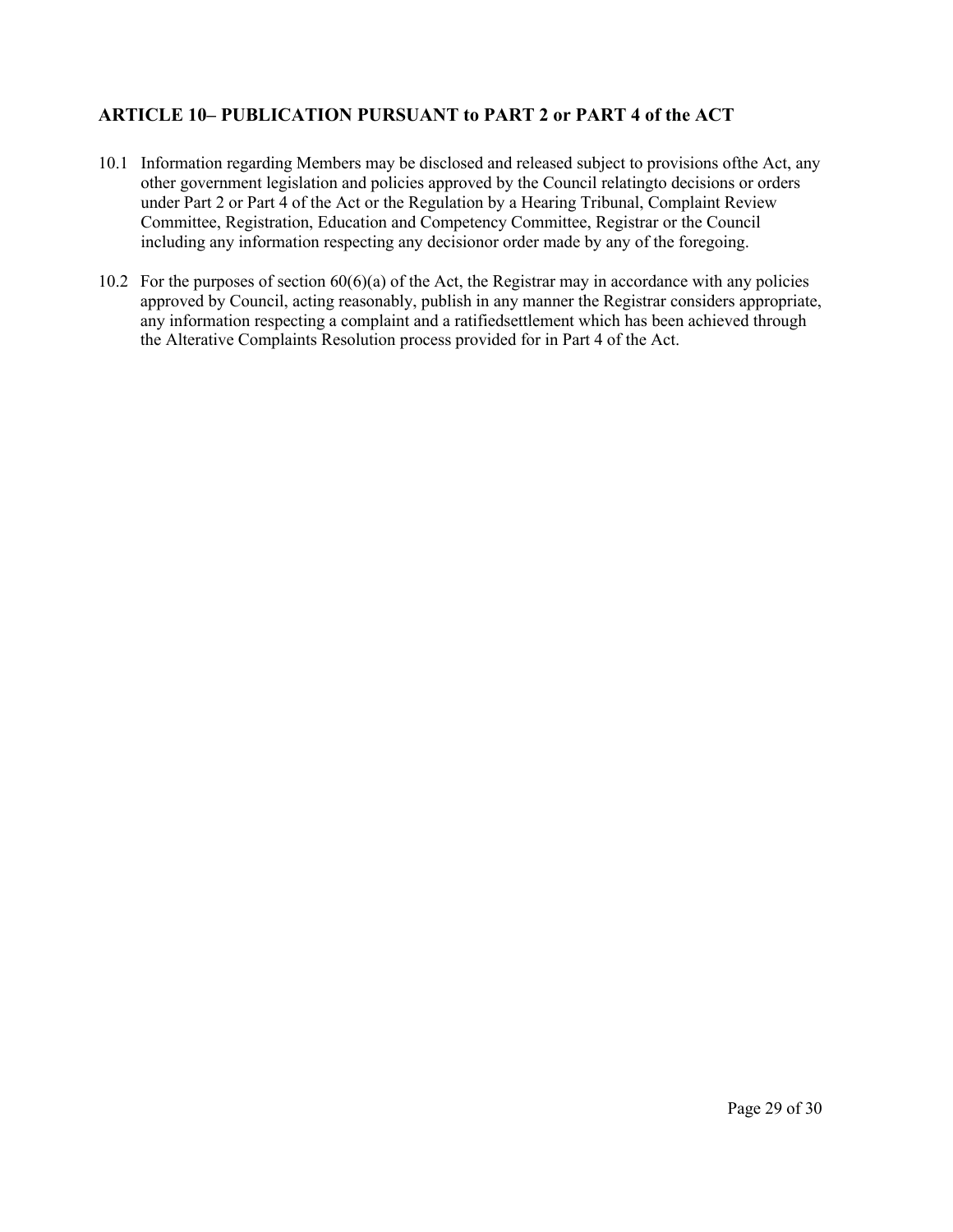# **ARTICLE 11 – MISCELLANEOUS**

- 11.1 If there is a conflict between the Bylaws and the Act or Regulation, the Act or Regulation shall prevail.
- 11.2 In the event that any portion of these Bylaws shall be found to be illegal, contrary to any Statute or inoperative, the remainder of the Bylaws shall remain in full force and effect. Upon the declaration of any Court of competent jurisdiction as to the inapplicability of any portion of these Bylaws the Council shall forthwith enact appropriate replacement provisions that carry out the purpose and intent of the struck out portion.
- 11.3 Notwithstanding anything contained in the Bylaws, any communication may be made electronically.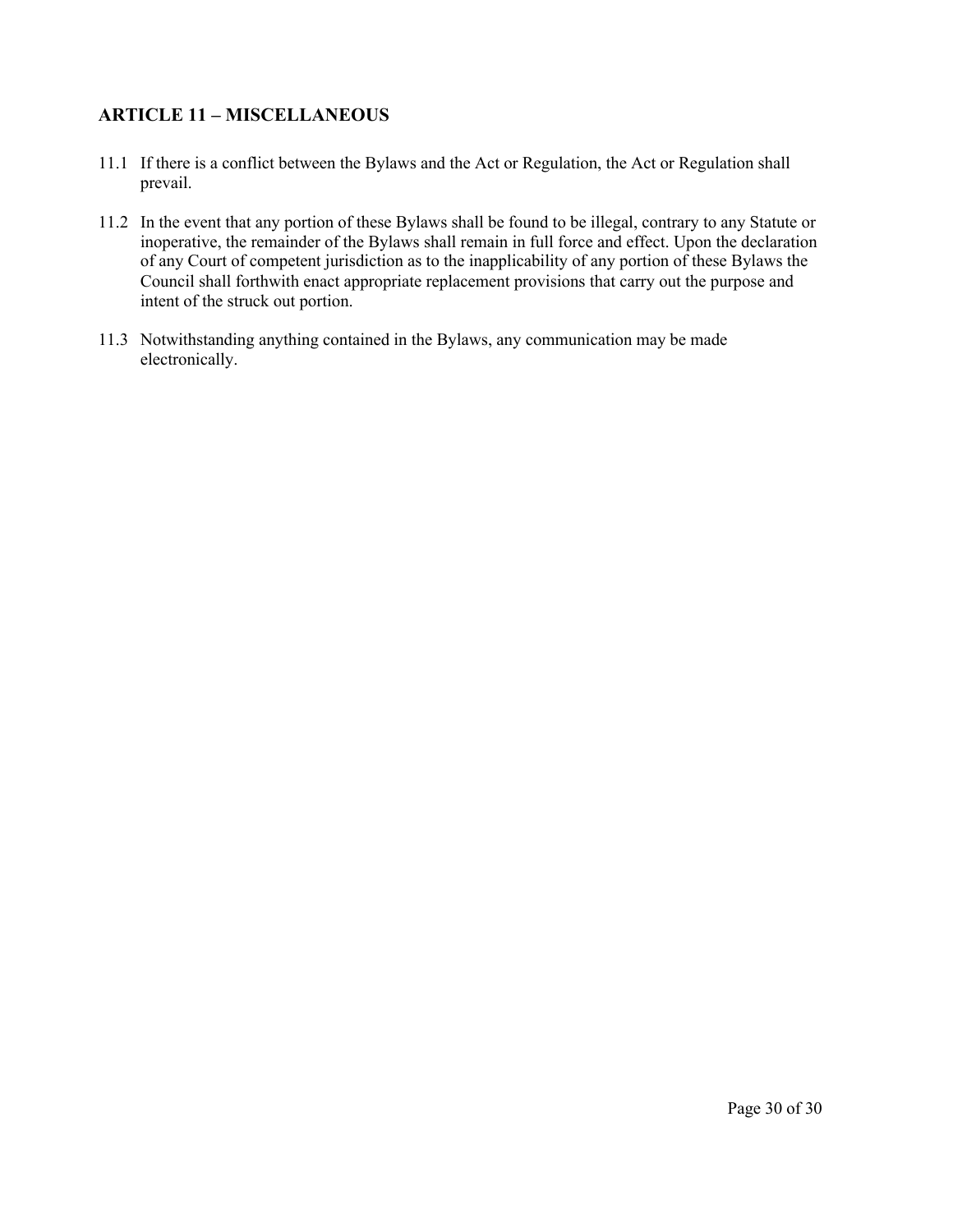# BACKGROUND

# Staggered Election Model

This transition plan was developed to move to staggered election terms for CDTA Council Members. The election of Council members will occur annually as Council terms expire. This will provide for continuity of Council members that will support long-term projects of the College and preserve institutional memory for the organization.

The change to staggered election terms is supported by trends in regulatory governance and is a common model for the election/appointment of Councils in regulatory organizations.

# Council Composition

[Bill 30: Health Statutes Amendment Act \(No.1\), 2020](https://www.assembly.ab.ca/assembly-business/bills/bill?billinfoid=11863&from=bills) came into force on July 29, 2020. It changed 9 pieces of health legislation including the *Health Professions Act* (HPA). The changes to the HPA increased the number of public members appointed to the Council, Complaint Review Committees and Hearing Tribunals of the College. The ratio of public members increased from 25% to 50%, which in turn increased the number Council members from 8 to 12.

This transition plan will reduce the total number of Council members from 12 to 8 on April 30, 2023.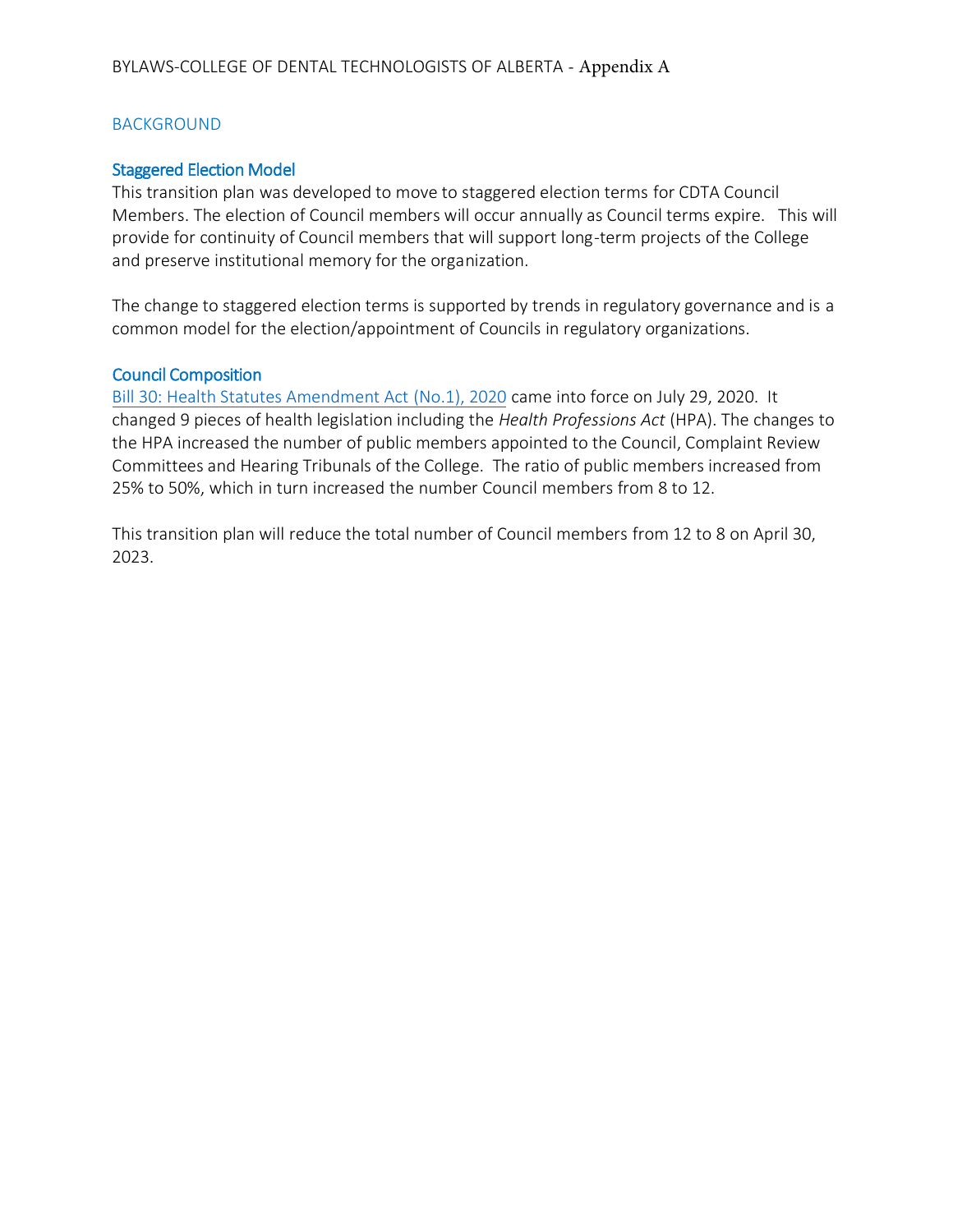# TRANSITION PLAN COUNCILLOR TERMS OF OFFICE

# Transition Plan – Elected Council Members

This transition plan comes into force upon the Council's transition on April 30, 2023.

On April 30, 2023, the number of Regulated Members on Council shall be reduced to 4. The composition of Council after April 30, 2023 shall be 4 Regulated Members and 4 Public Members.

In accordance with these Bylaws, the term of office of elected Council Members shall be three (3) years. Council Members who have served one three-year term may serve one (1) additional term commencing on April 30, 2023 as outlined below.

- 1. Council Member 1 (President), whose first term expires April 30, 2023 shall serve a second term commencing on April 30, 2023 and ending on April 30, 2024. The Council Member who is in office as of April 30, 2023 will be eligible to seek re-appointment since they will not have served two full terms at April 30, 2024.
- 2. Council Member 2 (Vice-President), whose first term expires April 30, 2023 shall serve a second term commencing on April 30, 2023 and ending on April 30, 2025. The Council Member who is in office as of April 30, 2023 will be eligible to seek re-appointment since they will not have served two terms at April 30, 2025.
- 3. Council Member 3, whose first term expires April 30, 2023 shall be eligible for reappointment for a second term commencing on April 30, 2023 and ending on April 30, 2026.
- 4. Council Member 4, whose first term expires April 30, 2023 shall be eligible for reappointment for a second term commencing on April 30, 2023 and ending on April 30, 2026.
- 5. Council Member 5, whose first term expires April 30, 2023 shall be eligible for reappointment for a second term commencing on April 30, 2023 and ending on April 30, 2026.
- 6. Council Member 6, whose second term expires April 30, 2023 will not be eligible for appointment until April 30, 2026.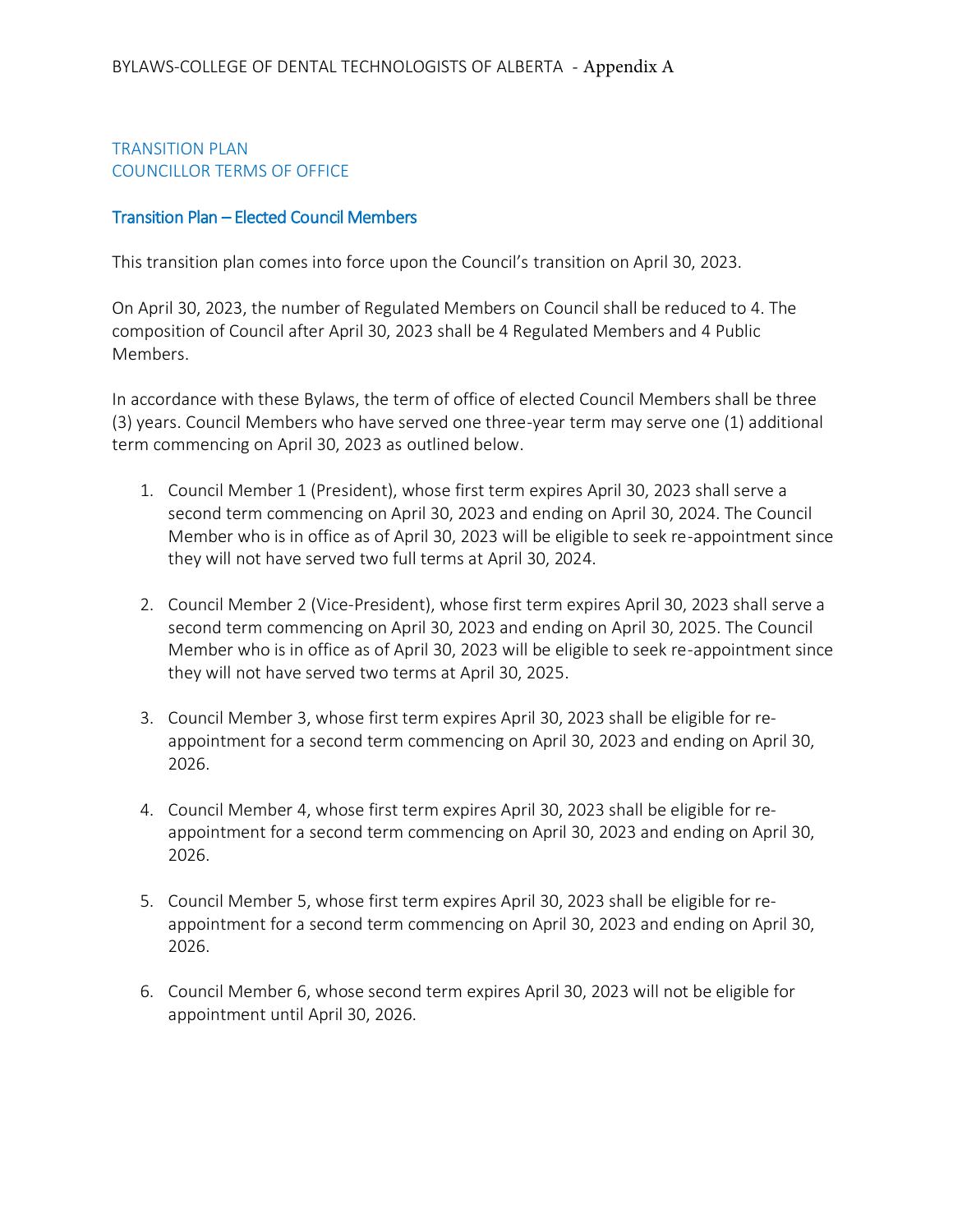# Transition Plan – President

The transition plan for the President comes into effect on April 30, 2023.

The Council establishes the following transition plan for the President's terms of office:

In accordance with these Bylaws, the first term of office of the President shall be three (3) years. The President will serve one (1) additional one (1) year-term. The President, whose first term expires April 30, 2023, will serve a second term from April 30, 2023 to April 30, 2024.

The President who is in office at April 30, 2023 will be eligible to seek re-appointment since they will not have served two full terms at April 30, 2024.

# Transition Plan – Vice-President

The transition plan for the President comes into effect on April 30, 2023.

The Council establishes the following transition plan for the Vice-President's terms of office:

In accordance with these Bylaws, the first term of office of the Vice-President shall be three (3) years. The Vice-President will serve one (1) additional two (2) year-term. The Vice-President, whose first term expires April 30, 2023, will serve a second term from April 30, 2023 to April 30, 2025.

The Vice-President who is in office at April 30, 2023 will be eligible to seek re-appointment since they will not have served two full terms at April 30, 2025.